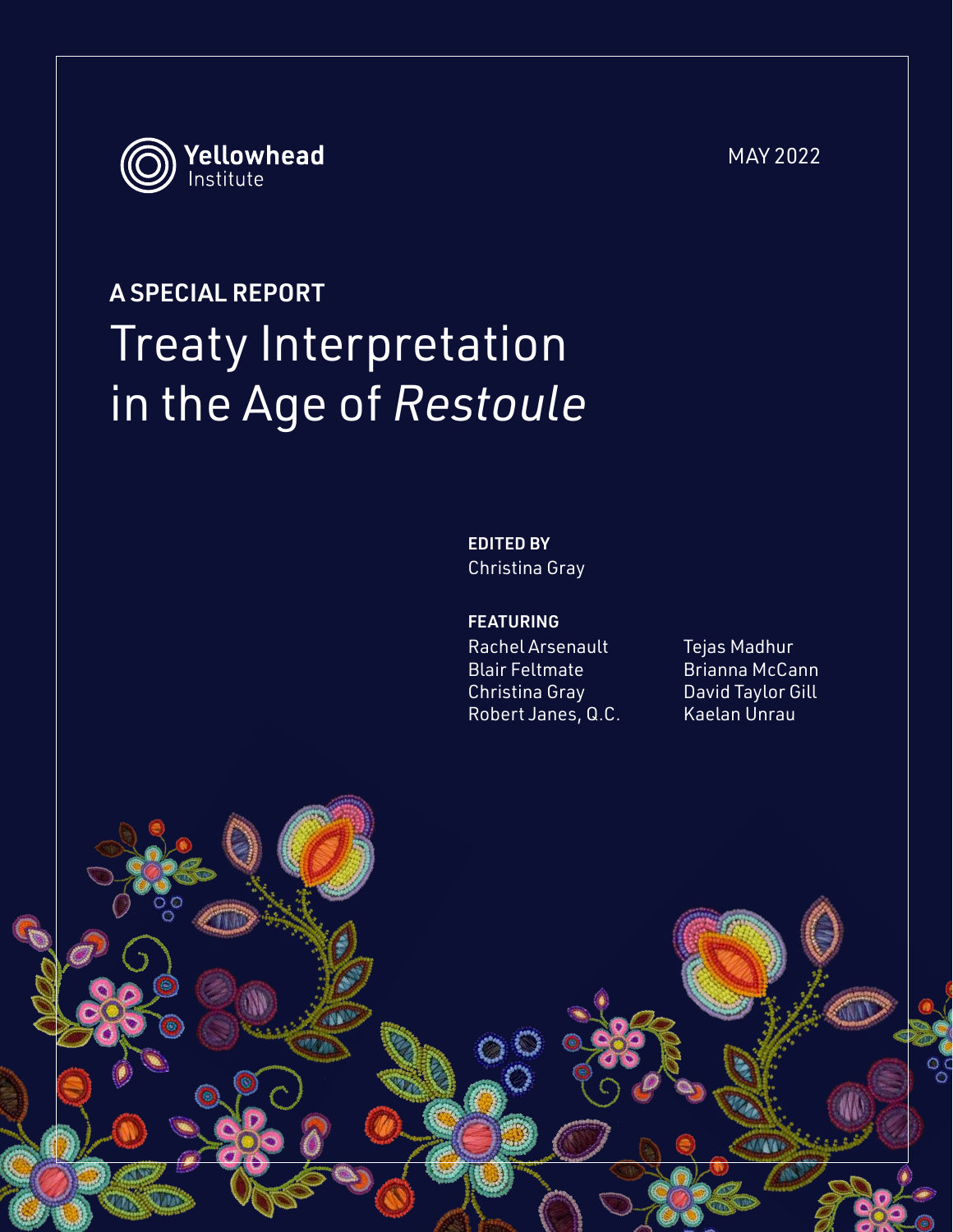#### **CONTRIBUTORS**

Christina Gray Hayden King Rachel Arsenault Tejas Madhur Blair Feltmate Brianna McCann David Taylor Gill Kaelan Unrau Robert Janes, Q.C.

#### EDITORS

Christina Gray (Lead) Hayden King

### COPY EDITOR

Jasmyn Galley

#### **DESIGNER**

Yumi Numata

#### This report features beadwork by Jean Marshall (Anishinaabe, Kitchenuhmaykoosib Inninuwug First Nation, Treaty 9)

*Robert Janes, Q.C. and Christina Gray are counsel for Gull Bay First Nation, an Added Party Plaintiff, at Stage 3 of the trial for Restoule v Canada (Attorney General).*







Faculty of Arts

#### ABSTRACT

After over a century of attempts to compel the Crown to honour the 1850 Robinson-Huron and Robinson-Superior Treaties. Anishinaabe Plaintiffs in the *Restoule* Case have made advancements in Ontario courts in the reconsideration and re-interpretation of these foundational historic treaties. At issue in the most recent years of the litigation has been the "augmentation" clause relating to treaty annuities; more specifically, the Crown's failure to increase the annuity payments. The Special Report begins with a discussion between Rachel Arsenault and Ogimaa Duke Peltier on the context of that failure, the rationale for litigation, and attempts to bring Indigenous protocols into the court. In "Interpreting Historic Treaties: *Restoule* at the Ontario Court of Appeal," Tejas Madhur, Blair Feltmate, and Brianna McCann offer an overview of the legal history that was outlined in the trial decision and on appeal. They provide a more precise look at how the Ontario Court of Appeal applied a textual analysis of the historical promises of the Robinson Treaties. In "Trial by Ishkode: Treaty Remedies in *Restoule*," David Gill and Kaelan Unrau offer an analysis of the relationship between Anishinaabe and Canadian law that comes to a confluence of sorts in the Restoule case. Lastly, this Special Report ends with a Conclusion by Robert Janes, Q.C. who illustrates that with *Restoule*, there is a change; it marks a departure from the colonial vision of treaties towards a re-interpretation that could result in a genuine engagement with Indigenous perspectives on historic treaties in the courts.



This report is licensed under a Creative Commons Attribution-NonCommercial 2.5 Canada License.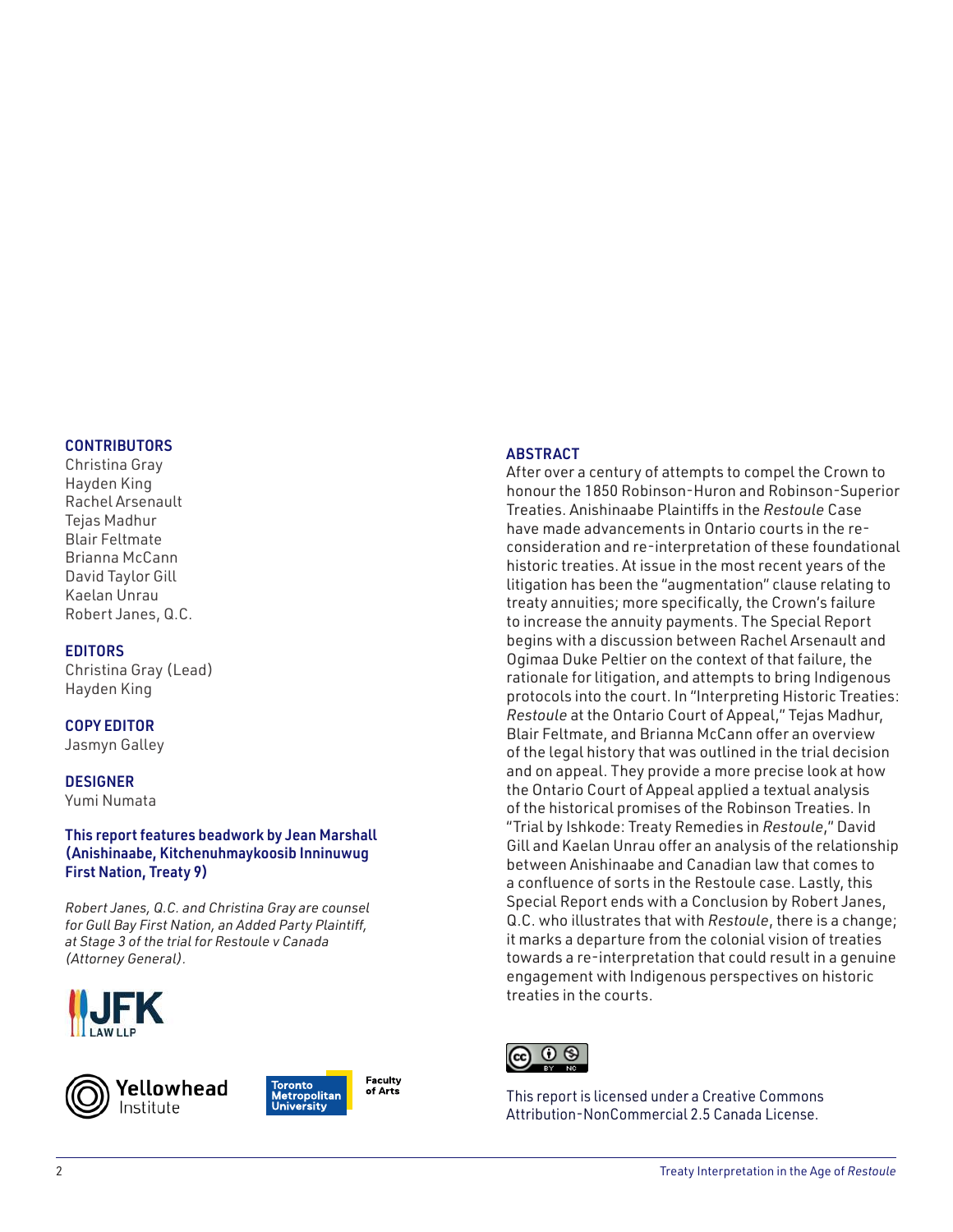## **TABLE OF CONTENTS**

| p4  | <b>INTRODUCTION</b><br><b>Return of the Treaty</b><br>by Christina Gray & Hayden King                                                               |
|-----|-----------------------------------------------------------------------------------------------------------------------------------------------------|
| p7  | <b>PART ONE</b><br>Accountability and Ceremony in a Canadian Court:<br>An Interview with Ogimaa Peltier on the Restoule Case<br>by Rachel Arsenault |
| p10 | <b>PART TWO</b><br>Interpreting Historic Treaties:<br>Restoule at the Ontario Court of Appeal<br>by Tejas Madhur, Blair Feltmate & Brianna McCann   |
| p14 | <b>PART THREE</b><br>Trial by Ishkode:<br><b>Treaty Remedies in Restoule</b><br>by David Taylor Gill & Kaelan Unrau                                 |
| p20 | <b>CONCLUSION</b><br><b>An Honest Court</b><br>by Robert Janes, Q.C.                                                                                |
| p22 | <b>ENDNOTES</b>                                                                                                                                     |
| p23 | <b>AUTHORS</b>                                                                                                                                      |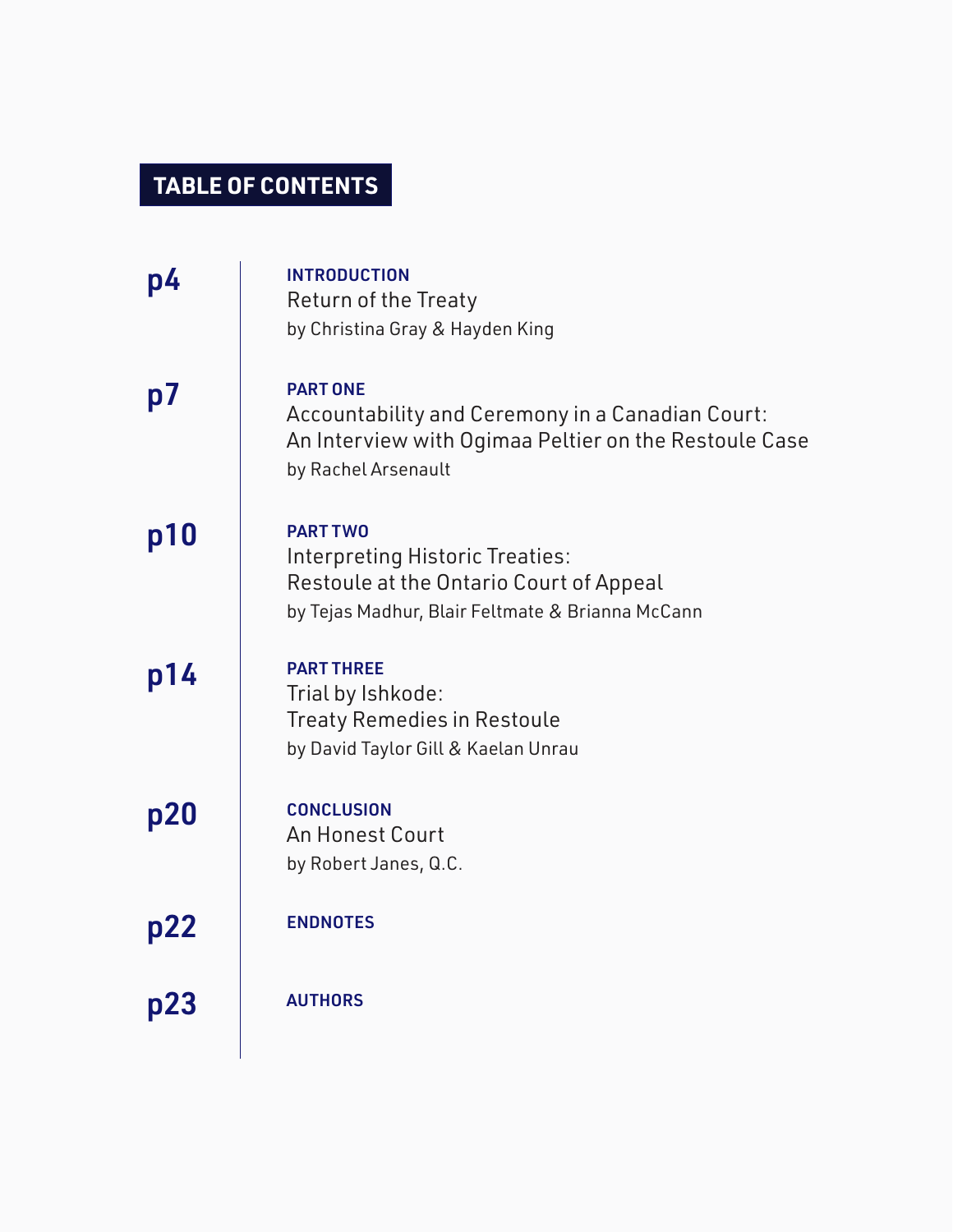## Return of the Treaty by Christina Gray & Hayden King

A long-overdue innovation in treaty interpretation is happening in Ontario courts. For the first time in a very long time, First Nation interpretations of a "historic" treaty — the Robinson Treaties — are finally being heard and taken seriously.

The *Restoule* case is a culmination of advocacy by the Anishinaabe in the Robinson Treaties' areas to have their rights upheld. This case was formally brought in 2001 by the Anishinaabe Plaintiffs (as represented by Treaty beneficiaries) but is the result of attempts to bring to light treaty injustices soon after the Robinson-Huron and Robinson-Superior Treaties (Robinson Treaties) were signed between the Anishinaabe and Crown.

Prior to Confederation, the Crown recognized that to secure land for western expansion, treaties had to be made with Indigenous peoples. The Crown abided by the law set down by the *Royal Proclamation of 1763*, which required that consideration and compensation be paid for cessions of land.<sup>1</sup>

As settlers stretched over the Great Lakes and into the Western edges of Anishinaabe territory, the Crown sought to capture the Northshore of Lakes Huron and Superior. The Anishinaabeg and Crown entered into the Robinson Treaties.

These Treaties are a bridge between the land purchases and "blank" treaties that dominated what is now Southern Ontario (Upper Canada Treaties) and the more expansive Numbered Treaties that would shape the country that followed. The Robinson Treaties were the Canadian proto-treaty.

Despite that, they also included a unique clause that doesn't appear in later treaties: an "augmentation" clause relating to treaty annuities. The augmentation clause is the primary disputed issue in court today. But more specifically, the Crown's failure to increase the annuity payments is the focus at the Ontario Superior Court of Justice, Court of Appeal, and soon perhaps the Supreme Court of Canada (unless there is a negotiated settlement before then).

The history of annuity payments for the beneficiaries of the Robinson Treaties are long and fraught. Despite the inclusion of the augmentation clause, the annuity payments increased only once: In 1875, from \$1.70 for the Huron and \$1.60 for the Superior beneficiaries, respectively, to \$4. Anishinaabeg chiefs also began petitions for arrears for the increase to annuity payments between 1850 to 1874.<sup>2</sup>

The Plaintiffs in the case brought Anishinaabe law and legal principles as part of the factual evidence at the Ontario Superior Court of Justice. The Plaintiffs and Canada asked the Court to consider Anishinaabe law and legal principles in the "common intention analysis." Indeed, the law and legal principles associated with "Mino Bimaadiziwin" and "ishkode," for example, persist to this day, according to the trial judge. The Plaintiffs impressed upon the Court that the treaties are relational agreements that incorporated the concept of sharing the benefits of the land.<sup>3</sup>

The Ontario Crown has taken a different interpretation of the Treaties. At the Ontario Court of Appeal, Ontario argued the smaller annuity was justified through time because of a clause in the Treaty that gave the province discretion to increase it. Ontario's argument is based on a transactional and unilateral view of the Robinson Treaties. Given that governments and courts have erred on the side of Crown discretion in the past, many were surprised when Justice Hennessy — after looking at the circumstances and intentions in 1850 — held that the Treaty was a collective promise to share in the revenues of the territory with the collective, and the Crown was obliged to increase the lump sum annuity if the economic circumstances of rising revenues were met.<sup>4</sup> This issue was upheld by the Court of Appeal.

While there is a third part of the case still to come, if it does at all, the decisions to date signal a shift in treaty interpretation. This is the subject of this joint JFK LLP and Yellowhead Special Report on *Restoule*, which offers multiple and equally compelling analyses of treaty interpretation in *Restoule*.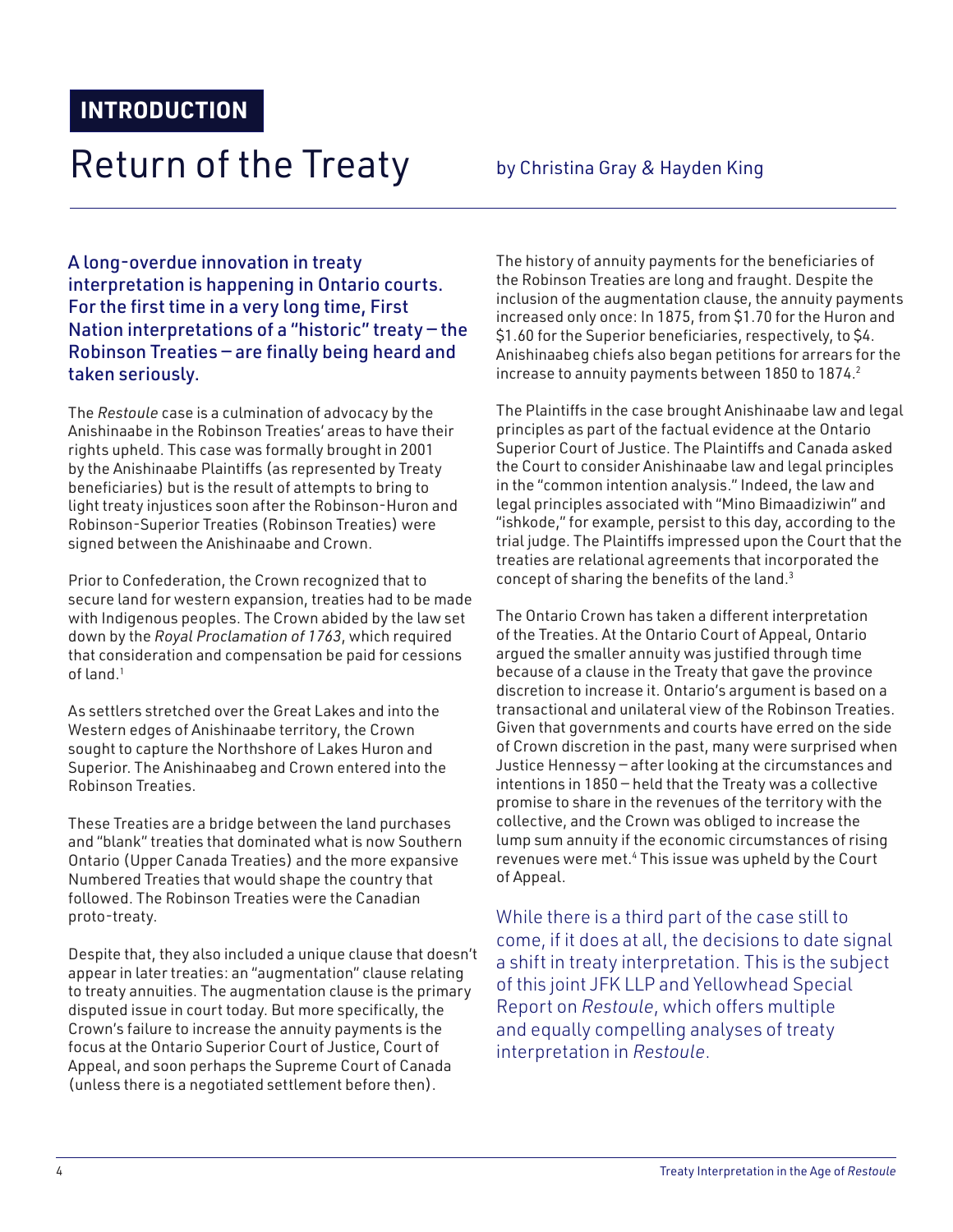The Special Report begins with a discussion between Rachel Arsenault (doctoral student, York University) and Ogimaa Duke Peltier (Chief, Wiikwemkoong Unceded Territory). "Accountability and Ceremony in a Canadian Court: Interview with Ogimaa Peltier on the *Restoule* Case'' offers further context to the litigation. Ogimaa Peltier shares his perspective on the actions of past and present chiefs to hold the Ontario and Canadian government accountable to the terms of the Robinson Treaties. Despite attempts to raise awareness to bring about meaningful change for Treaties' beneficiaries of the Robinson Treaties, they ultimately had to resort to litigation to uphold the honour of the Crown. Peltier also offers key insights into how Anishinaabek law and ceremony have played a central role in the court processes.

Next, in "Interpreting Historic Treaties: *Restoule* at the Ontario Court of Appeal," Tejas Madhur, Blair Feltmate, and Brianna McCann (JFK Law LLP) provide an overview of the legal history that was outlined in the trial decision and on appeal. They provide a more precise look at how the Court of Appeal applied a textual analysis of the historical promises of the Robinson Treaties. This is a careful review of the appellate court's interpretation of the trial judge's approach in remedying the issue concerning the augmentation clause.

In "Trial by Ishkode: Treaty Remedies in *Restoule*," David Gill (doctoral student, University of Victoria) and Kaelan Unrau (JFK Law LLP) offer an analysis of the relationship between Anishinaabe and Canadian law that comes to a confluence of sorts in the *Restoule* case. More specifically, they interpret some of the challenges and constraints with legal remedies, such as with damages and declarations, while considering Anishinaabe law. These are the unique issues that are brought to light through trans-systemic litigation and the treaty itself, as illuminated in the case at hand.

Lastly, this Special Report ends with a hopeful Conclusion by Robert Janes, Q.C. Janes illustrates that with *Restoule*, there is a change; it marks a departure from the colonial vision of treaties, which ultimately exists as a legal fiction. Treaty perspectives are, after all, based on those telling the story, and for the Crown, the story is about submission and the cession of land. However, Indigenous peoples' perspective in the history of treaty-making includes sharing, respect, and autonomy. These concepts, Janes argues, have now made their way into treaty interpretation with immediate and lasting impacts.

While this Special Report ends on a hopeful tone, it's also important to note that bringing forward issues of treaty injustices in the courts is a costly and time-consuming process.

In many cases, as in this one, all of that time and money ultimately leads back to the negotiating table; the place courts have insisted these discussions actually belong. Perhaps Crowns will heed that advice this time around. But in the meantime, we offer this Special Report about treaty interpretation in the time of *Restoule*.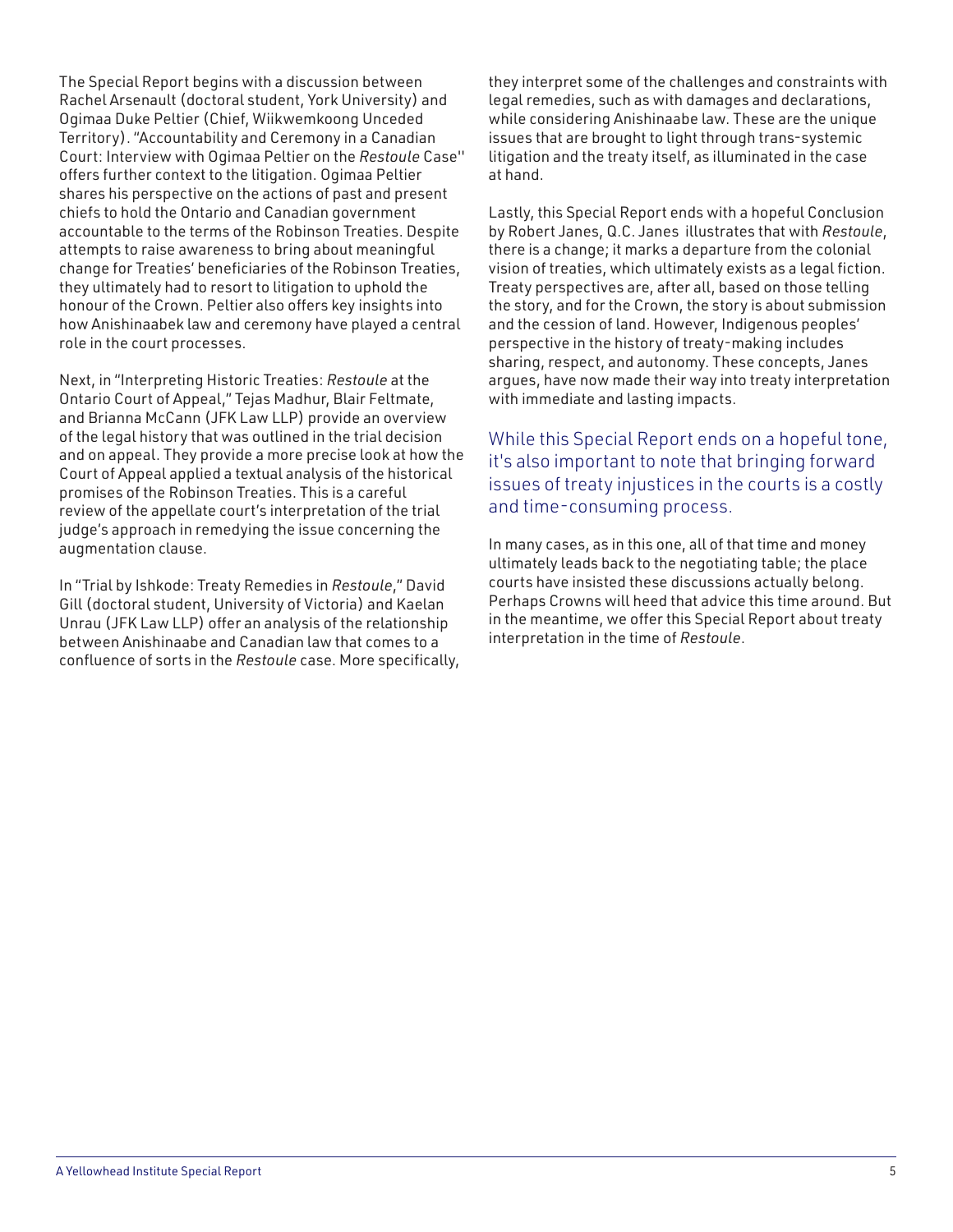**I** The Robinson Treaties of 1850 are very clear,<br>in our opinion that the annuity should be in our opinion, that the annuity should be augmented and should have been augmented on an annual basis since 1875, which is the last time it was increased. Throughout the court hearing, the general public and society expressed their own frustration with the government's inability and unwillingness to live up to the terms of the Robinson Treaties and many other treaties across the country. We have attained a wide range of support from municipalities and their leaders, calling upon the provincial government to honour this treaty and the wishes of the Anishinabek peoples.

> - OGIMAA (CHIEF) PELTIER, WIIKWEMKOONG UNCEDED TERRITORY

6 Treaty Interpretation in the Age of *Restoule*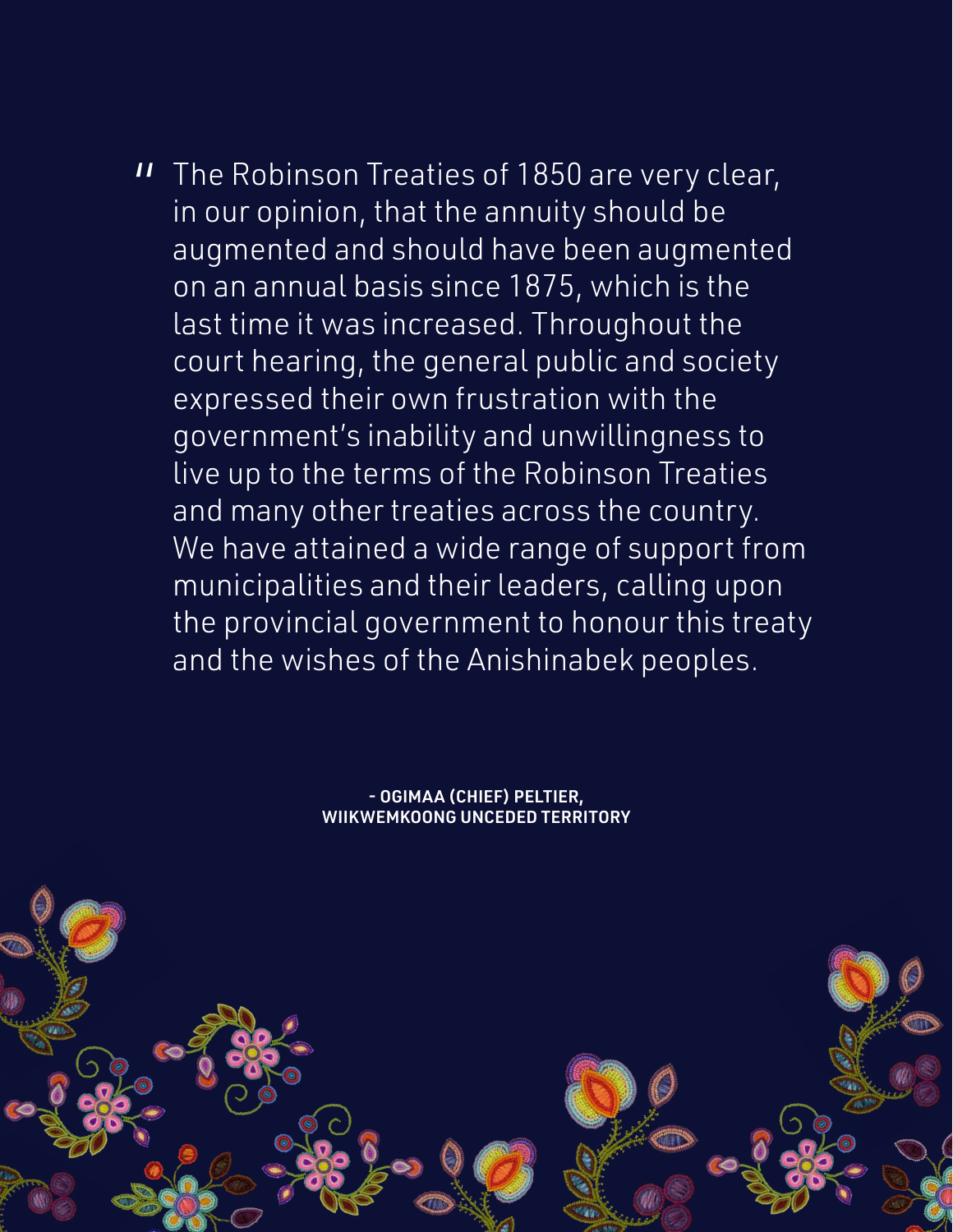### **PART ONE**

## Accountability and Ceremony in a Canadian Court: An Interview with Ogimaa Peltier on the *Restoule* Case

by Rachel Arsenault

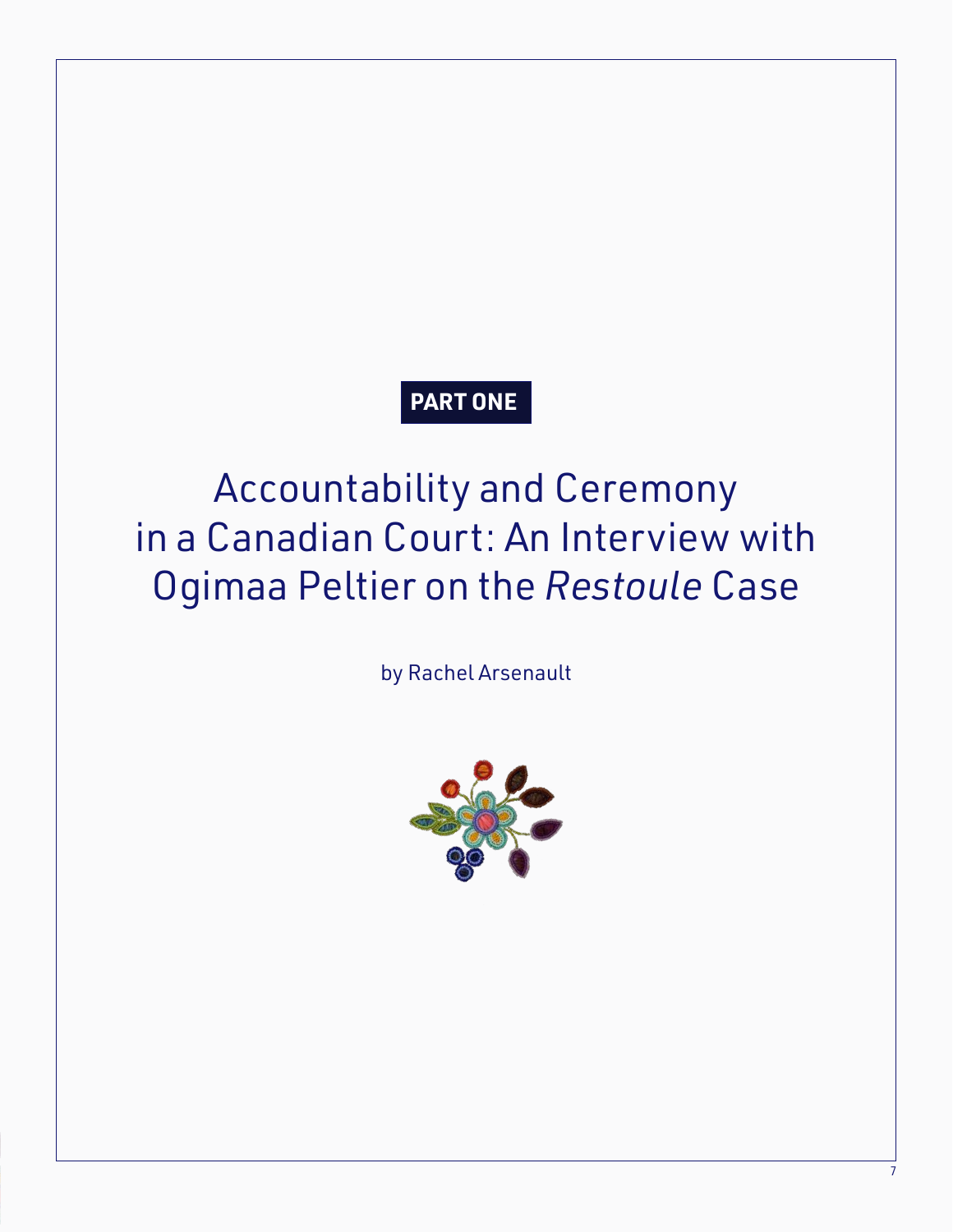As the third stage of the *Restoule* trial draws near, set for fall 2022, Ojibwe and Odawa doctoral student, Rachel Arsenault, sat down with Ogimaa (Chief) Peltier (both from Wiikwemkoong Unceded Territory) to discuss the *Restoule* case.

With over a decade and a half of experience in this litigation, Ogimaa Peltier imparts knowledge from this important court process. The *Restoule* litigation stands as an act by the Anishinabek to hold the Crown accountable for failing to honour their promises in the Robinson Treaties. Ogimaa Peltier ends by offering advice for other First Nations (and lawyers) seeking to bring similar litigation including in organizing and supporting such complex litigation.

#### Can you speak about where you're from and how you're involved in the *Restoule* case?

I'm a member of the Anishinabek Nation, and Wiikwemkoong is part of that Nation. Wiikwemkoong represents three tribal nations of the Anishinabek: Ojibwe, Potawatomi, and Odawa. I've served the community as a council member since 2006 and elected as Chief since 2012. Wiikwemkoong has the largest number of beneficiaries of the Robinson-Huron Treaties within its membership. Leadership decided that we needed to be part of the *Restoule* case based on the sheer number of our community's beneficiaries.

I have a number of roles related to the *Restoule* case. I am a beneficiary of the Robinson-Huron Treaty of 1850. I am a named litigant in the *Restoule* case; I am also appointed as a Trustee for Wiikwemkoong First Nation with the Robinson Huron Treaty Litigation Fund, where I also provide guidance as a member of the Litigation Management Committee. Lastly, Ogimaa Dean Sayers [Chief of Batchewana First Nation] and I act as spokespersons as well.

#### What led you and the other Nations to commence this litigation, and how did you manage to form a consensus to move forward together?

The primary motivating factor was to hold the Crown, as represented by both the Canadian and Ontario governments, accountable to the Robinson-Huron Treaty of 1850.

At various times since about 1850, our leaders made petitions for treaty implementation. Our leaders articulated that the Crown needs to live up to the terms of the Robinson Treaties. In this case, the leadership had petitioned the Queen, the British Crown, the Government of Canada, the Governor General of Canada, the Lieutenant Governor of

Ontario, the Prime Minister, and Premiers. But absolutely nothing came from the petitions.

We raised awareness not only among the beneficiaries but also with the governments and the public. But there wasn't political will by the Crown to address their shortcomings of not adhering to the Treaty terms. So, it was decided that the signatories would establish a litigation trust and bring forward a court action against the Crown on behalf of all the beneficiaries.

The leadership, through many discussions, had considered bringing this court action in the past few decades. We also sought advice through ceremonies — or sought guidance through ceremony by using the gifts that were given to Anishinabek people. It was there [through ceremony] that all the signatory First Nations came together to establish a litigation trust and provide the authority to our legal representatives in order to provide notice and submit the court action.

#### In regards to the Anishinabek interpretation of the Robinson Superior and Huron Treaties ("Robinson Treaties"), what was the purpose of the annuity?

The leadership in the late 1840s had observed that there was increasing settlement occurring, and, in fact, there was mining activity that was commencing in both Bruce Mines and Mica Bay on the shores of Lake Superior. Some of the Chiefs at the time took it upon themselves to address the illegal operation of this mining activity by evicting a company that was operating the Mica Bay mine, this is known as the Mica Bay Incident. The Quebec Mining Company then lodged a complaint with the Crown, and then the Crown established the Vidal Anderson Commission of 1849 to investigate and to provide a report to the Crown on what the next steps could be.

Under the terms of the *Treaty of Niagara of 1764*, an invitation was sent to all the First Nation leaders in the Lake Huron and Lake Superior region to come together in Sault Ste. Marie and discuss a treaty. During those discussions, some of our leaders, namely Chiefs Shingwaukonse and Nebenaigoching, had put forward a proposal to include a treaty as part of the terms and conditions. This proposal included an annuity — a yearly payment to beneficiaries of the Treaty. Chiefs Shingwaukonse and Nebenaigoching and other leaders had knowledge of treaties in other locations in Canada and the U.S.; including their agreed upon annuity payments provided to First Nations as part of those treaty agreements.

The initial annuity requested was dismissed because the Crown was broke at the time and believed the Anishinabek territory was not valuable. Instead, the Chiefs, who were sophisticated negotiators, negotiated for a lower annuity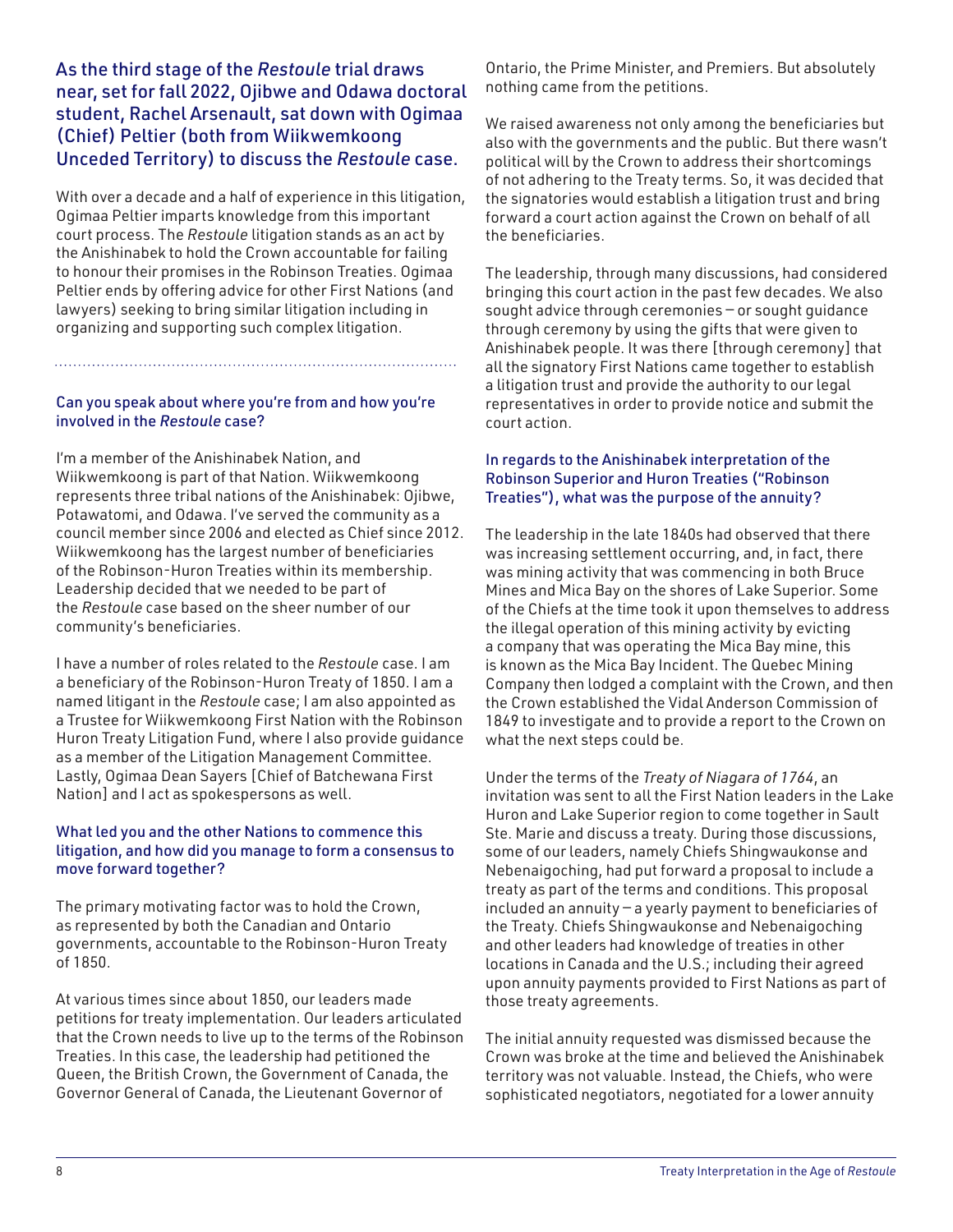payment and included an augmentation promise or escalator clause for the annuity in the Robinson Treaties of 1850. The annuity was to be augmented (increased) if the land was used more productively and the Crown could afford to increase the annuity without incurring a loss.

The proposal that was put forward by Chiefs Nebenaigoching and Shingwaukonse was an annuity of \$10, and yet what was ultimately provided was an annuity of about \$1.60 per beneficiary a year. This annuity was augmented once to \$4.00 in 1875, and has not been increased since, despite significant wealth being generated from the territory.

### What is the Anishinabek understanding of the Robinson Treaties annuities provision?

Our understanding is that the annuity itself was inserted into the Robinson Treaty to allow for economic development, which could support settlement of the area as well as providing significant benefits to the Anishinabek peoples. The mining and forestry activity within the territory is and has been significant, with the Crown governments benefitting substantially from those activities.

#### Can you speak to how Anishinabek law and ceremony has factored into the case and how receptive the Crown was to it?

Ceremony has played an important role. We have great respect for the gifts that were given to our people by the Creator, and we continue to use those with the guidance needed. And through our submissions, our written submissions, and expert witness testimonials, Anishinabek law played a significant role in guiding our view that we wished to express to the court.

I was quite happy with how the Ontario court and their officials welcomed our ceremonies — not only into the court but also running concurrently with the court. Each of the court hearings started with a pipe ceremony every morning. We also had a fire lit for our sweat lodge. The judge and the lawyers from both Crowns and our leadership joined in a sweat lodge ceremony prior to the court hearings. I'm not positive, but I do believe that may have been the first time in the history of court proceedings that Anishinabek law and ceremonies played a prominent role as part of those court hearings.

The judge and the Crown lawyers have participated in most, if not all, of the ceremonies we held. We have observed many of them offering their tobacco to the fire during court proceedings. They also participated in our sunrise ceremonies.

Ultimately, the first stage decision clearly articulated that Anishinabek law is parallel and equal to the common law and requires consideration when interpreting Anishinabek cases that are heard before the court.

#### How has this case and its outcome (so far) affected your view of the courts, the Crown, and settler society?

This particular case has really opened up my eyes to how the courts work for our people. I have observed the Crown take separate positions where the federal government has followed through with the political messaging from its government. For example, stating that reconciliation is the most important priority of the Canadian government — we've seen evidence of that taking place — whereas the provincial government has taken the opposite approach in choosing to continue a court process where they have not yet seen a decision in its favour.

The Robinson Treaties of 1850 are very clear, in our opinion, that the annuity should be augmented and should have been augmented on an annual basis since 1875, which is the last time it was increased. Throughout the court hearing, the general public and society expressed their own frustration with the government's inability and unwillingness to live up to the terms of the Robinson Treaties and many other treaties across the country. We have attained a wide range of support from municipalities and their leaders, calling upon the provincial government to honour this treaty and the wishes of the Anishinabek peoples.

#### If you had one piece of advice for a First Nation or lawyers thinking about bringing a case like this, what would it be?

I would say that they would require having full discussions with First Nation leaders, their people, and build that consensus that they want to continue to see the legal process acted on until the very end. First Nations would also need the necessary resources available to them to ensure that the legal approach is fully funded but also for it to be guided by ceremony.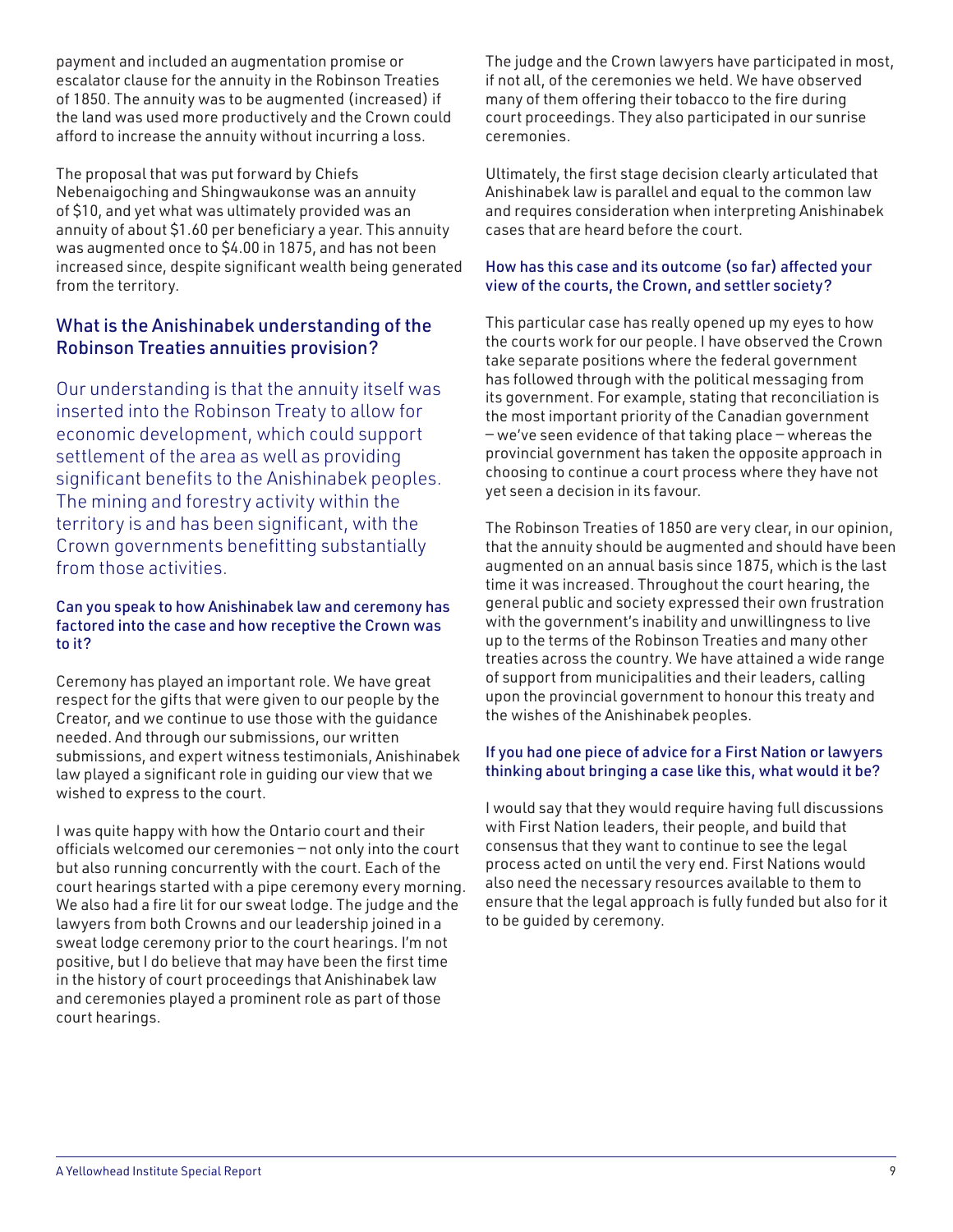### **PART TWO**

## Interpreting Historic Treaties: *Restoule* at the Ontario Court of Appeal

by Tejas Madhur, Blair Feltmate, and Brianna McCann

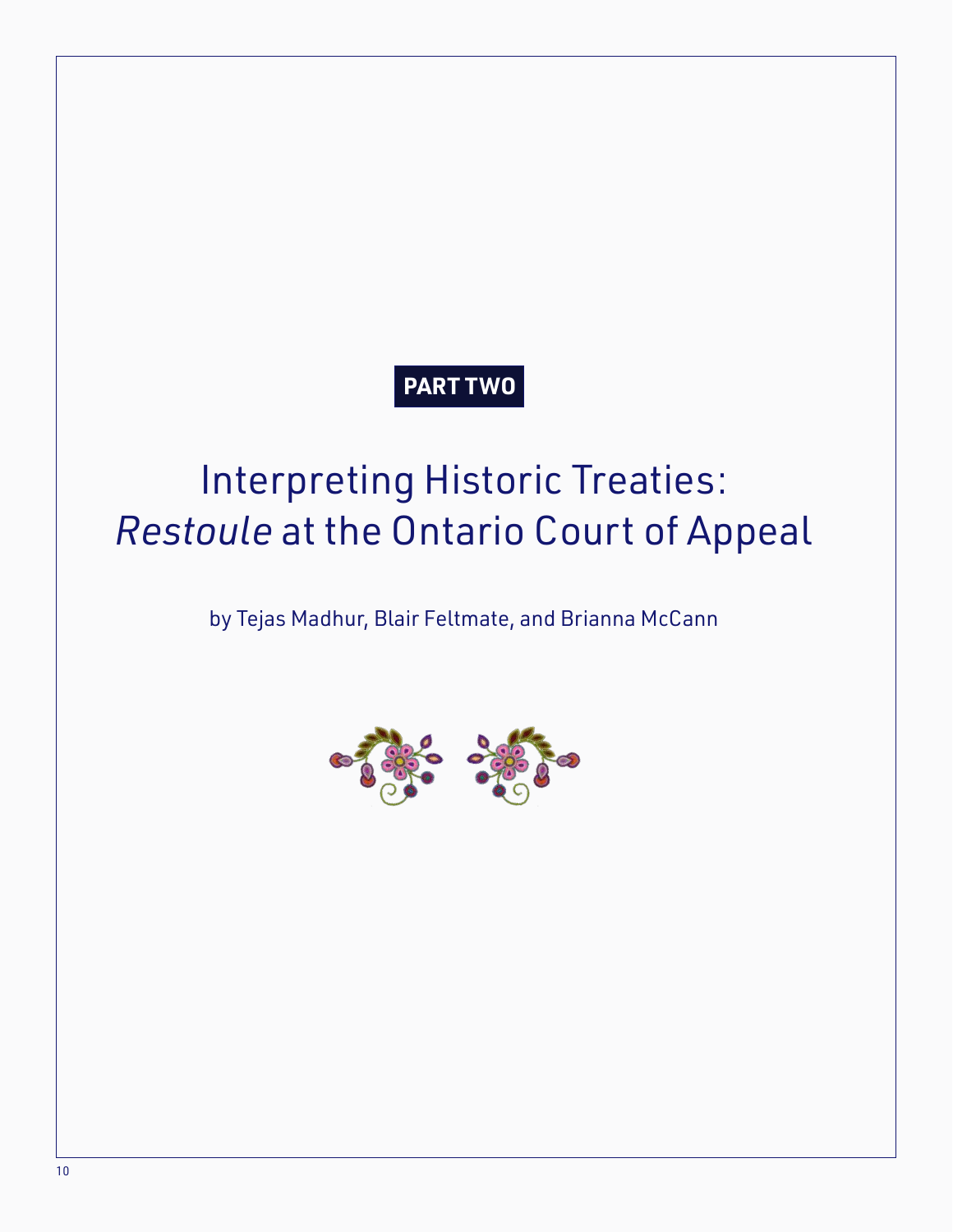On November 5th, 2021, the Ontario Court of Appeal (the "Court of Appeal") released its longawaited decision in *Restoule v Canada (Attorney General),* 2021 ONCA 779 ("*Restoule*"). For all those interested in treaty and Aboriginal rights, this case shares unique insights into how modern courts can interpret specific historic treaty provisions.

The article below seeks to provide clarity on the legal history that led to the *Restoule* decision, parse out what courts will consider when interpreting historic treaty provisions, and highlight the deep dive into treaty-making history that courts undergo to make sense of historical promises. Ultimately, we find that an integrated relationship between the courts' textual, historical, and cultural analysis is a necessary component of treaty interpretation. This approach grounds the analysis in the treaty document while allowing space to examine the common understanding of the parties. The review of the parties' common understanding is necessary to hold the Crown accountable for the promises made during treaty-making.

#### ROBINSON TREATIES

The Court of Appeal's *Restoule* decision is centred on the relationships entered into by way of two Treaties: The Robinson-Huron and Robinson-Superior Treaties. The Robinson Treaties were made in 1850 between the Crown and Anishinabek north of Lake Huron and Lake Superior, and are named after William B. Robinson, the Treaty Commissioner who negotiated the Treaties on behalf of the Crown. In the words of the Court of Appeal, the Robinson Treaties "cover a territory that includes the current communities of Thunder Bay, Sault Ste. Marie, and North Bay, among others."

The Robinson Treaties contain several clauses that set out the terms that the Anishinabek and Crown agreed upon in 1850. These clauses were the subject of interpretation in the *Restoule* case at both the Ontario Superior Court of Justice and the Ontario Court of Appeal. In each of the Robinson Treaties, the Crown agreed to make a onetime payment and a perpetual annuity payment to the Anishinabek in exchange for the "surrender, cede, grant and convey" of specified areas of land to the Crown. Since 1875, the annuity payment has been \$4 (£1) per person under both Robinson Treaties, despite 146 years of the Crown benefitting from resource extraction on Anishinabek lands.

#### UNDERSTANDING *RESTOULE*

To understand this decision, we have to step back and understand how this case has made its way through the Ontario courts since 2001.

In 2001, representative groups of beneficiaries of the Robinson-Huron Treaty and the Robinson-Superior Treaty, alongside the Chief and Council of Red Rock First Nation and the Whitesand First Nation (referred to throughout as the "Beneficiaries"), commenced an action against the Government of Ontario ("Ontario") and the Government of Canada ("Canada").

In this action, the Beneficiaries claimed that they were owed an increase in the annuity payments paid by the Crown under the Robinson Treaties. The Robinson Treaties promised an increase of payments *if and when* the territory the Anishinabek had ceded produced an amount that enabled "the Government of this Province, without incurring loss, to increase the annuity hereby secured to them." This quoted passage forms part of the augmentation clause, a unique legal mechanism in these Treaties that allowed for annuity payments to increase over time, which developed into the central issue in this case. The augmentation clause includes a statement that "the amount paid to each individual shall not exceed the sum of one pound," which is \$4 per individual.

Due to the procedural and substantive complexity of the case, the trial judge, Justice Hennessy, split the trial into three stages. We are only dealing with the first two stages (the third is to come in October 2022). Stages 1 and 2 dealt with treaty interpretation, focusing heavily on the augmentation clause.

After hearing arguments from all sides, the trial judge determined that the reference in the augmentation clause to a maximum of \$4 per person applied only to individual annuities payments and did not preclude a collective amount that could exceed the individual cap.

Simply put, the entire purpose of the augmentation clause was to offset the low sum available to pay the "Chiefs and their Tribes" by promising a share of the future wealth of the territory, if and when such wealth would be realized.

This decision was favourable to the Anishinabek but unsatisfactory to Ontario. Ontario therefore launched an appeal of the trial judge's decision. On appeal, Ontario argued that the trial judge erred in the interpretation of the Robinson Treaties. Primarily, they argued that the Crown had unfettered discretion on whether or not to make any increase in annuity payments under the augmentation clause. A five-member panel of the Court of Appeal (Strathy C.J.O., Lauwers, Hourigan, Pardu and Brown JJ.A.) heard Ontario's appeal in April and June 2021, and their decision was released in November 2021.

On the matter of treaty interpretation, the Court of Appeal upheld the trial judge's decision in favour of the Beneficiaries. A majority of the Court of Appeal (three of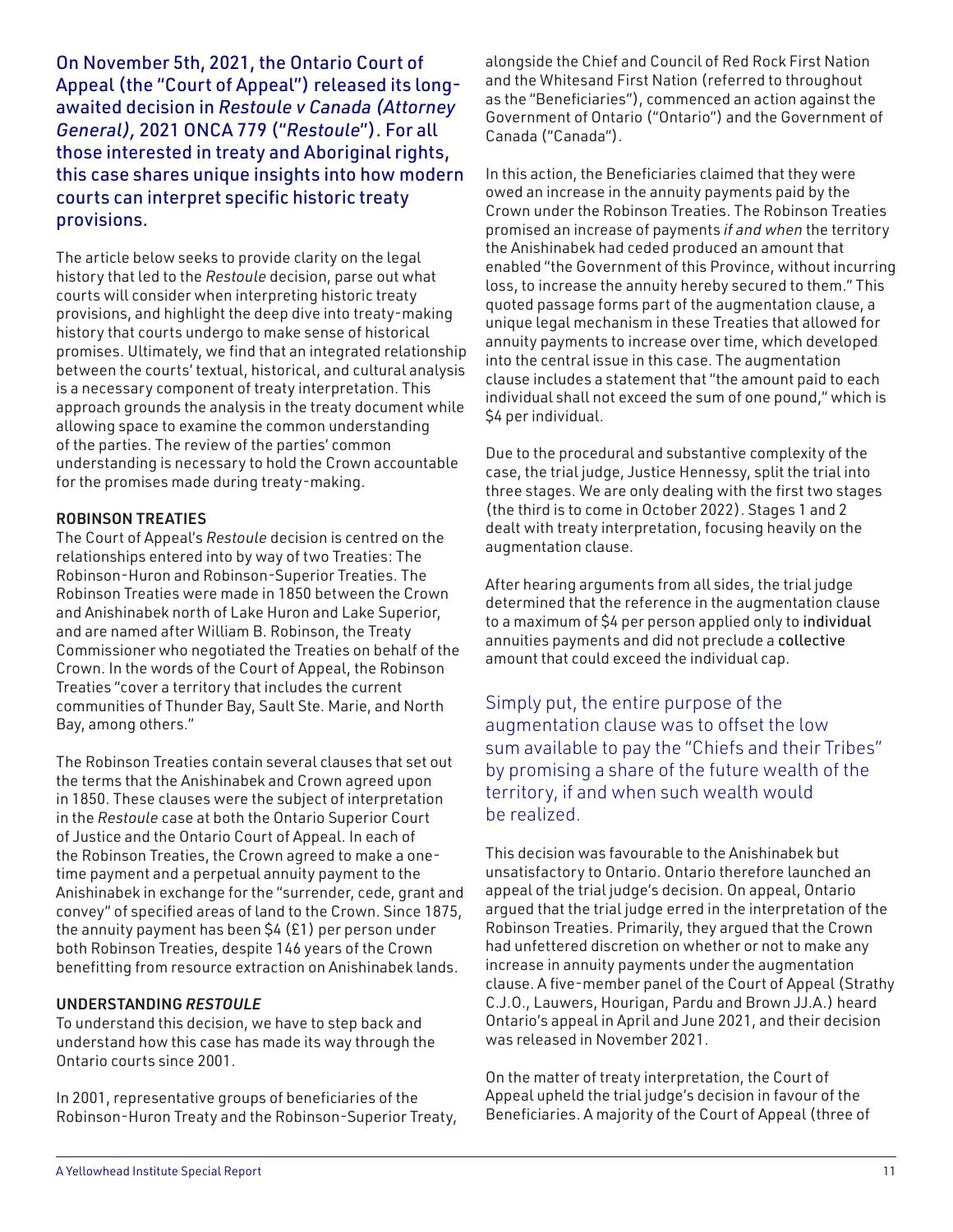five Justices) held that the trial judge did not err in her interpretation of the Robinson Treaties. A minority of the Court of Appeal (two of five Justices) disagreed with the trial judge's approach to treaty interpretation but also rejected the majority of Ontario's arguments, ultimately deciding in favour of the Beneficiaries.

On the specific issue of annuity payments, the Court of Appeal stated that the trial judge's approach to potential remedies should be adjusted to ensure that payments are distributed in a manner consistent with the augmentation clause in the Robinson Treaties.

Ontario has responded to this decision by filing leave to appeal the Court of Appeal's decision to the Supreme Court of Canada. But will it succeed? That is to be determined, but understanding the Court of Appeal's reasoning for rejecting Ontario's original appeal might offer insights into how the Supreme Court of Canada may side.

#### PRINCIPLES OF HISTORIC TREATY INTERPRETATION

When courts interpret Treaties (both historic and modern), they look to the principles of treaty interpretation as set out in the Supreme Court of Canada decision in *R v Marshall*, [1999] 3 SCR 456 ("*Marshall*"). The trial judge applied former Chief Justice McLachlin's two-step test in *Marshall*, which instructs judges to:

(1) examine the words of the treaty clause at issue to determine their facial meaning, noting any patent ambiguities and misunderstandings that may have arisen from linguistic and cultural differences; and

(2) consider the meaning or different meanings which have arisen from the wording of the treaty right against the treaty's *historical and cultural* backdrop [emphasis ours].

When the case was first brought before the courts, the trial judge applied the Marshall analysis to the augmentation clause. The Court of Appeal was then tasked with examining the trial judge's interpretation of the augmentation clause.

#### *THE COURT OF APPEAL'S "AUGMENTATION CLAUSE" ANALYSIS*

At issue in the *Restoule* case was how the augmentation clause was meant to function and whether and how the annuity payments would (or could) be increased.

Ontario took the position that the power to increase annuities was "unfettered" (i.e. they could apply the augmentation clause as they saw fit). Their position was based on four (4) arguments: (1) that the augmentation clause is entirely discretionary (an argument focusing solely on certain wording in the text); (2) that the issue is not justiciable (or not capable of determination based on law or legal principles); (3) that there was a factual error made by the trial judge relating to the role of "discretion"; and (4) that the honour of the Crown, in this case, engages only procedural duties when requested by Treaty First Nations to exercise discretion, and does not require the imposition of fiduciary duties.

To understand how the courts will interpret Treaties, we look solely to the first argument, the textual argument, made by Ontario and dismissed by the Court of Appeal.

The Court of Appeal categorically rejected the textual argument that the augmentation clause is entirely discretionary. Ontario contended that the text of the Treaty confers "unfettered discretion on the Crown" to apply the augmentation clause as they saw fit rendering the entire augmentation clause discretionary and subject to the "*graciousness*" of the Crown [emphasis ours].

The Court of Appeal looked directly to the augmentation clause's text to make sense of what the Crown had promised to the Anishinabek under the Robinson Treaties. They held that the "graciousness clause" applied only to the per person annuity and not the collective annuity. The majority of the Court of Appeal clarified that "Crown compliance with the augmentation clause is mandatory" if the ceded territory produces sufficient revenue to allow for an increase in annuity payment without the Crown incurring a loss. To come to this conclusion, the Court of Appeal looked to the structure of the language, the ordering of the text, and the specific wording of the clause.

We highlight this section of the Court of Appeal's analysis to show how a court will look to the finer details of the language in a Treaty, even a historic one, to understand the intentions and promises of the parties. Textual analysis is a key component of Treaty interpretation that will then be supported by a cultural and historical assessment.

#### *CULTURAL AND HISTORICAL ASSESSMENT*

When the trial judge analyzed the augmentation clause, she looked directly to its cultural and historical backdrop — referencing elder testimony, historical reports, and expert reports from a variety of sources — to inform her interpretation. In summary, she made three (3) determinations:

- 1. the Treaties were a collective promise to share the revenues from the territory with the collective (the Crown and the Robinson-Huron and Robinson-Superior Anishinabek);
- 2. the Crown was obliged to increase the lump sum annuity so long as an economic condition was met — that the Crown was financially capable of providing the increased annuity without economic strain; and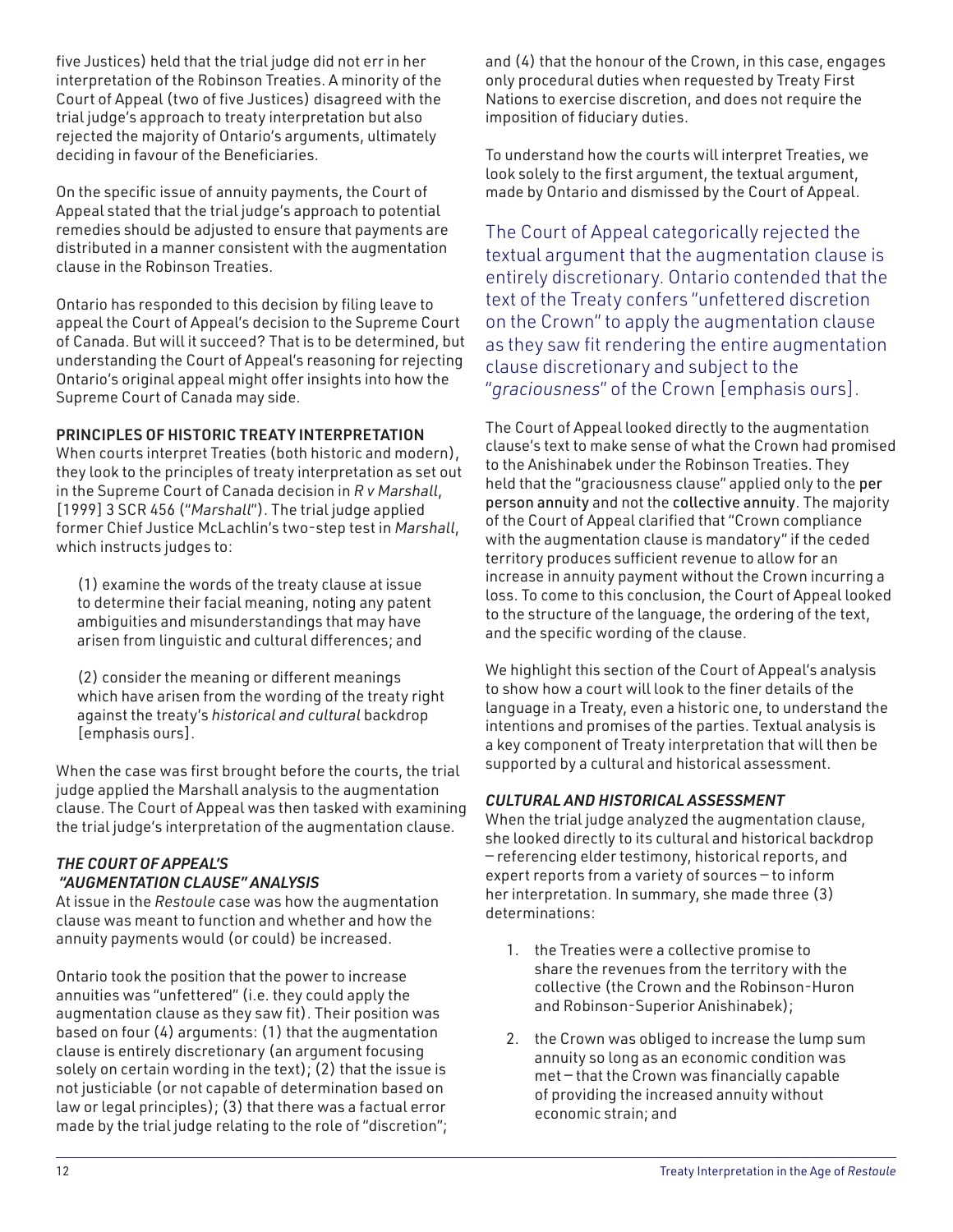3. the reference to \$4 in the augmentation clause was a limit only on the amount that may be distributed to individuals.

In coming to these conclusions, the trial judge "acknowledged that the Crown was in a dire financial situation [in 1850] but knew that it needed the consent of the Anishinabek to fully access the wealth and benefits of the territory." The trial judge took the reality of the times into account in determining the common intention of the parties. This approach was affirmed by the majority of the Court of Appeal. Importantly, the common intention analysis is intended to bring to bear both Crown and Anishinabek interpretations. Ontario's textual analysis overlooks the goal of understanding the common intention of the parties and does not properly take into account the necessary historical context. An approach that braids the textual analysis with the historical context permits a greater focus on what the Anishinabek were truly agreeing to rather than what was directly recorded in the text. This approach helps mitigate the risk that the Crown's perspective (as the transcriber and, in many cases, the translator of the document) would be given greater weight.

#### **CONCLUSION**

This case provides a clear example of the interplay between the textual, historical, and cultural analysis required in treaty interpretation. The relationship between these three components is necessary for treaty interpretation as it permits an understanding of the treaty that can be grounded in the document's words and informed by the common understanding of the parties at the time. The Robinson Treaties are the only Treaties in Canada that formally contain a written augmentation clause. Other Treaties (including modern Treaties) hold the Crown to different forms of fiscal obligations.

To implement Treaties in a manner informed by the honour of the Crown, parties need to fulfill their treaty promises in a manner that mirrors the ongoing relationship between the signatories. The legal requirement attached to the honour of the Crown is that it carries a duty of diligent implementation.

Of course, the final word isn't in yet. While the initial implications of *Restoule* are promising, the Supreme Court of Canada may wish to weigh in, as they do for many cases dealing with issues of public importance such as this one. Furthermore, the Stage 3 trial level hearing on the apportionment of liability between Ontario and Canada is set for later this year. For now, it is significant that a Canadian appeal court has held that the Robinson Treaties are not being implemented diligently and that the Crown is in violation of the terms of the augmentation clause .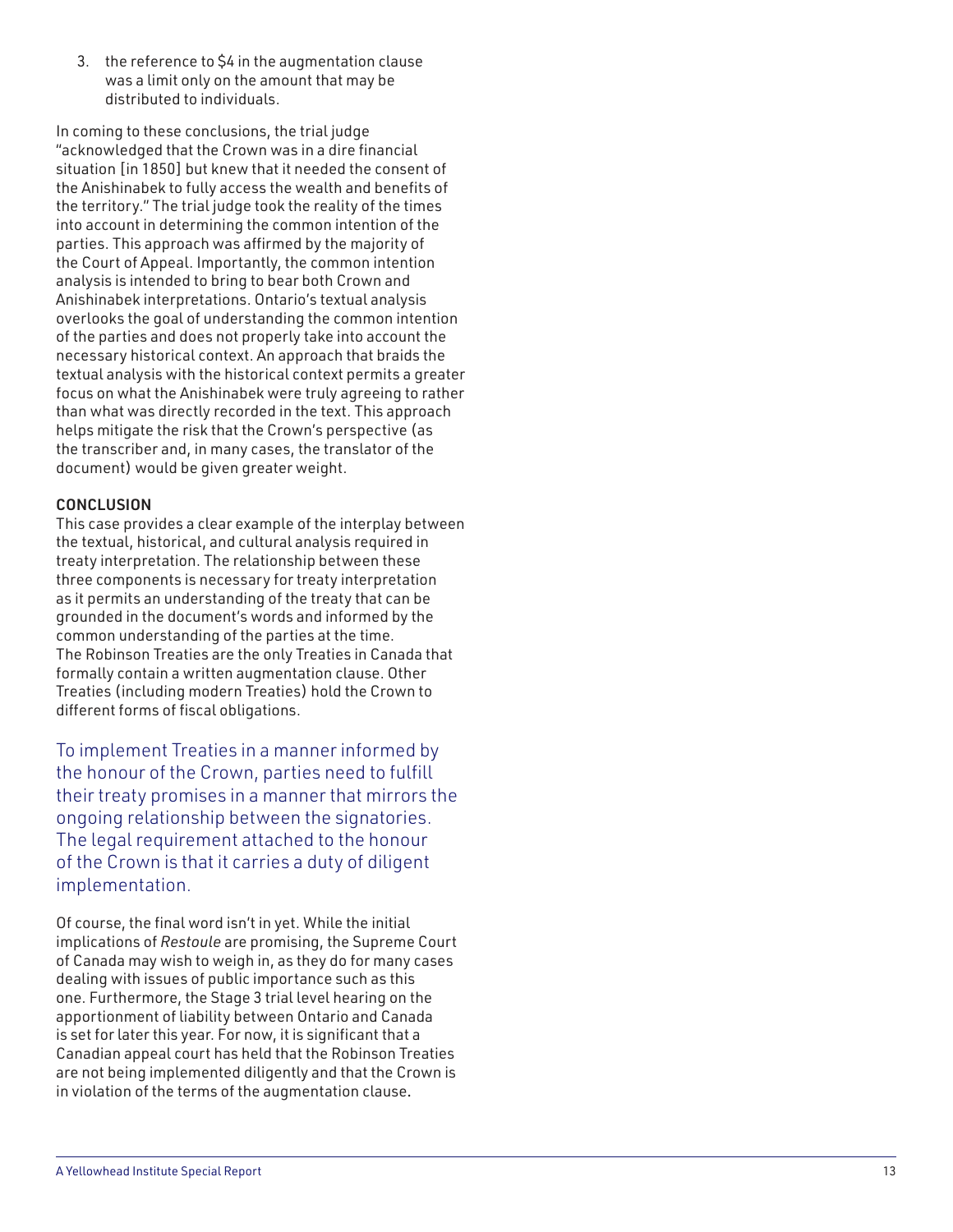## **PART THREE**

# Trial by Ishkode: Treaty Remedies in *Restoule*

### by David Taylor Gill and Kaelan Unrau

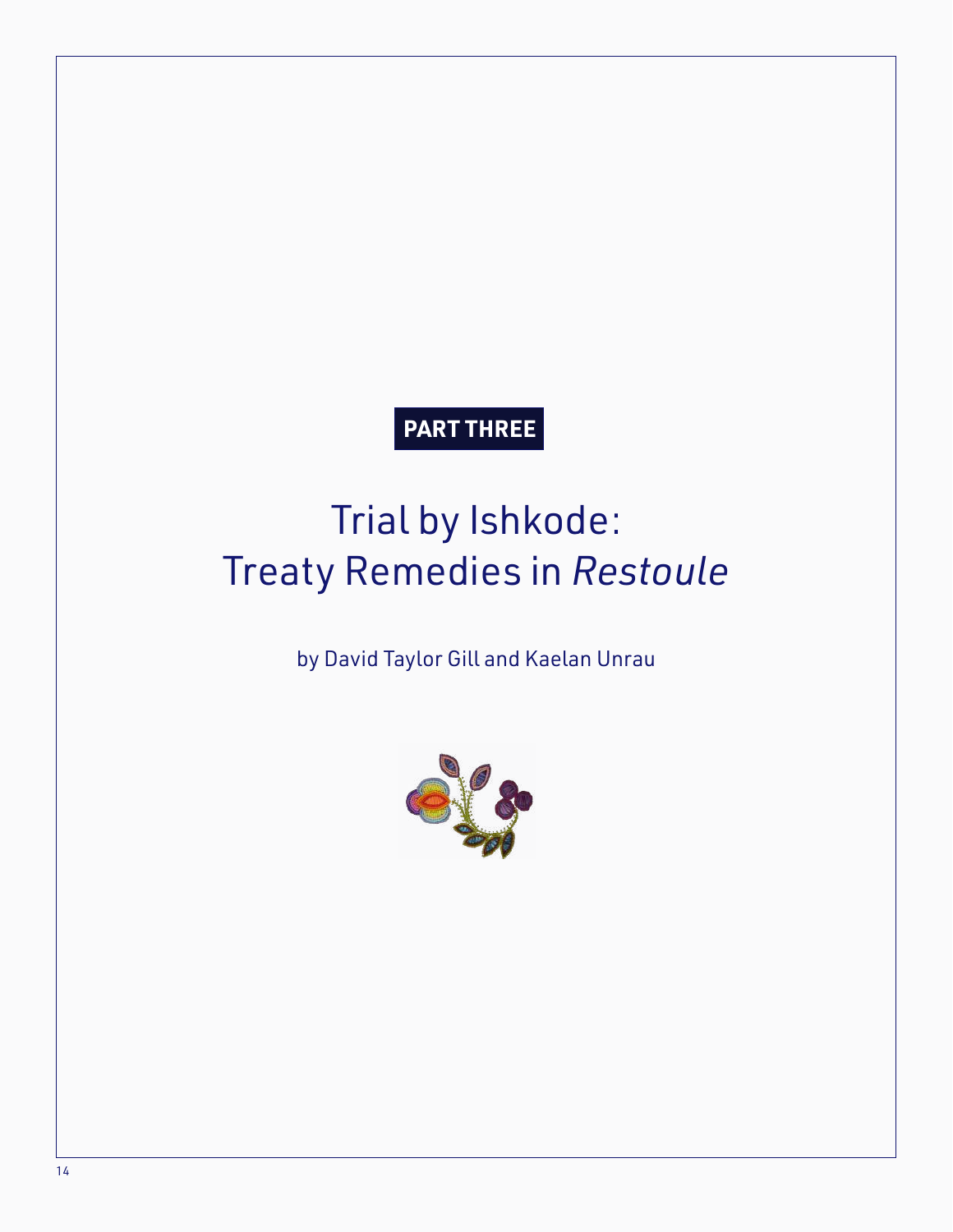*During one especially cold and dark winter, Nanabozhoo changes into a winter hare and seeks out two young girls, tricking them into catching him. The girls bring Nanabozhoo to their father's house, where ishkode (fire) brightly burns. Before long, the people become skeptical of the hare, and Nanabozhoo flees for safety, catching a spark on his fur in the process. Racing through the snow and arriving at his home, still smouldering, Nanabozhoo is met by his grandmother. She hurries forward to assist him but takes a moment to light her own ishkode from the hare's scorched back before smothering the flames.*5

Canadian law tends to approach relationships whether between individuals, corporations, or even sovereign Nations — through a particular framework of rights, duties, and remedies. Legal remedies play an important role in the treaty context, given the unique character of the treaty relationship and the constitutional protections afforded to treaty rights.

But what legal remedies does Canadian law recognize for the breach of a treaty? And are treaty breaches even something that the law is able to remedy? Finally, in the case of treaties made between the Anishinaabeg and the Crown, how might Anishinaabe legal concepts, such as ishkode, inform the way in which the treaty relationship is approached in the Canadian courts?

In what follows, we discuss two types of legal remedies engaged by the recent *Restoule* case — "damages" and "declarations" — and describe how they have been employed in the treaty context to date. We also raise larger questions around the nature of treaty obligations and the degree to which these obligations transcend strictly legalistic understandings. In the end, we suggest that the *Restoule* proceedings can be viewed as an instance of "trans-systemic litigation" by incorporating both settler and Anishinaabe legal processes.

#### COURT REMEDIES: DAMAGES AND DECLARATIONS

The *Restoule* decision tells us that, under the 1850 Robinson-Huron and Robinson-Superior Treaties, the Anishinaabe beneficiaries have a right to increased annual payments where the Crown can so afford.<sup>6</sup> The case is a complicated one, both legally and factually, and so it has been broken up into three separate "phases." The first two phases, already concluded, addressed the interpretation of the Robinson Treaties and the (unsuccessful) arguments by the federal and provincial governments for why the claim should not go forward. The issues to be considered in phase three, which has yet to take place, are: (1) has the Crown breached the Treaties? and (2) if so, how should that breach be remedied?

Remedies for breach of treaty can take several forms. But two common types, both of which arise in *Restoule*, are known as "damages" and "declarations."

#### *Damages*

Damages consist of court-ordered monetary payments made from one party to the other. As a general rule, the main function of damages is to provide equivalent compensation for the legal wrong or breach of duty at issue. Sometimes this can be straightforward, such as when someone fails to repay a loan in a fixed amount. But calculating damages becomes considerably more difficult when the wrong or benefit is not monetary in kind. For instance, how does one compensate for the pain and suffering caused by a car crash? Or the desecration of a forest on account of illegal logging? Courts, for their part, admit that assessing damages "is not a science and [that] trial judges must do the best they can."<sup>7</sup>

The Robinson Treaty beneficiaries in *Restoule* are claiming damages for breach of treaty. In particular, they are seeking the value of the annual payments that the Crown should have paid under the Robinson Treaties, as properly interpreted. But in addition to damages, the claimants are also seeking various "declarations" from the court.

#### *Declarations*

Unlike orders for damages, declarations are not directly coercive; they do not expressly mandate that a party must do or refrain from doing anything. Instead, declarations can be understood as formal judicial pronouncements as to the state of the law or the parties' legal relationship. The specific declarations sought by the *Restoule* claimants include the following:

- a declaration that the Crown breached its treaty obligations and failed to act honourably by failing to increase the annual payments;
- a declaration that the Crown breached its duty to consult with the claimants on the appropriate manner and amount by which the payments should have been increased; and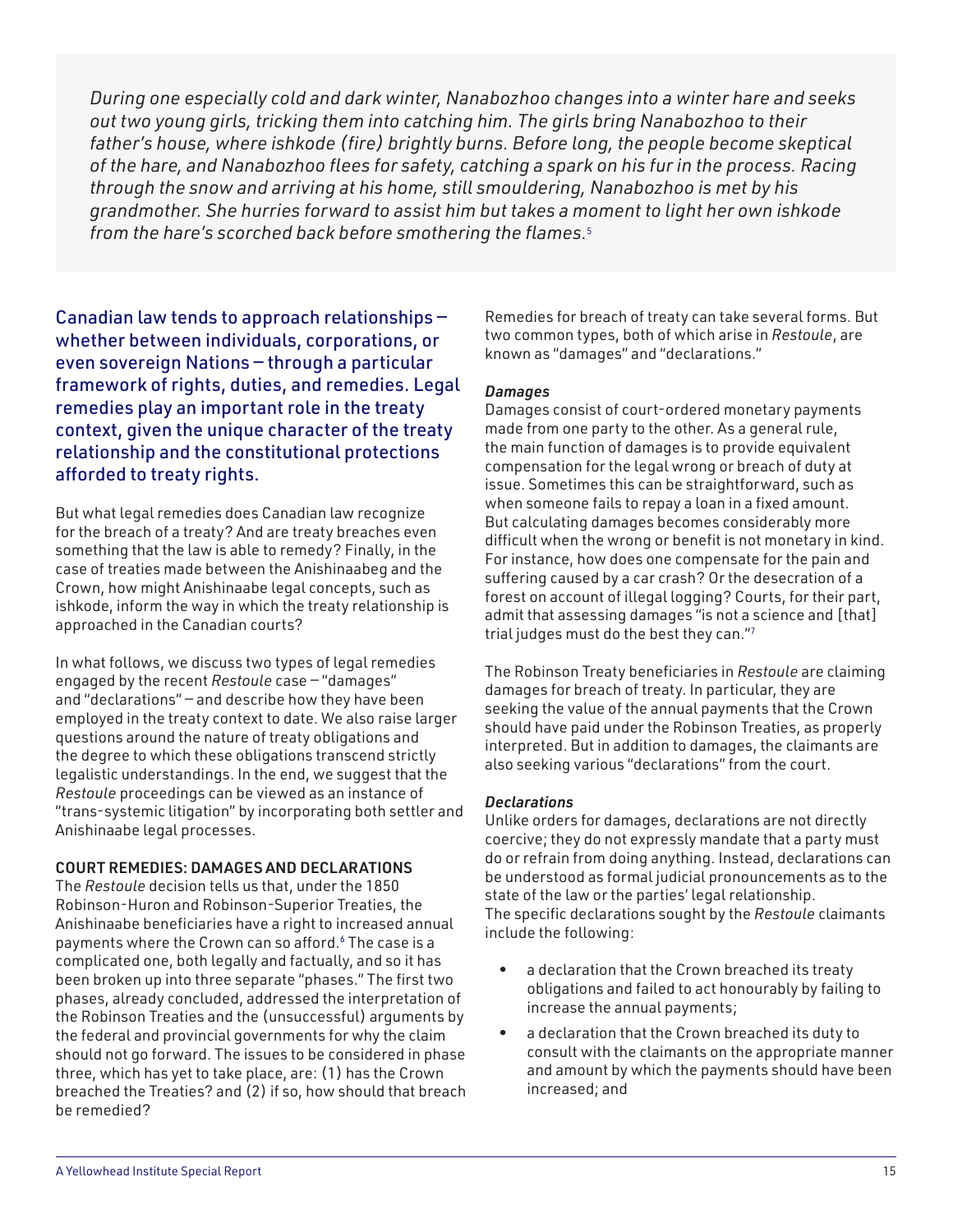• a declaration that the Crown has a continuing duty to monitor, record, and report financial and economic information on revenue under the Treaties.

Does this mean that declarations are more bark than bite, so to speak? And if so, do declarations achieve anything in practice? The answer, as we will see, may lie somewhere in the middle.

#### HOW DECLARATIONS WORK IN PRACTICE

Declarations are typically meant to avoid disputes by clarifying the law. Suppose that two individuals embroiled in a conflict each want to act lawfully (please suspend your disbelief for a moment) but disagree as to what exactly the law requires. If so, then a declaration can serve as the lodestar to guide parties' treatment of each other. One can appreciate how declarations might serve this function where the parties have a good faith desire to abide by the law. But declarations can also guide future conduct even where the parties' intentions are less than pure. Let us call this the "naming and shaming" aspect of declarations. Simply put, many people view unlawful conduct as morally shameful, and the desire to avoid that shame can exert a powerful if indirect force in the court of public opinion. Relying on good intentions or feelings of shame may provide little solace when it comes to treaty promises. What happens when a party  $-$  namely, the state  $-$  flouts a court declaration? What recourse is available to the injured party?

It is not unheard of for the Crown to disregard a constitutional declaration. In the case of *Little Sisters Book and Art Emporium v Canada (Minister of Justice)*, the Supreme Court of Canada considered a *Charter* challenge brought by Little Sisters — a gay and lesbian bookstore in Vancouver — against customs officials for the wrongful targeting of their imported materials.<sup>8</sup> The Court agreed that the relevant customs legislation had been applied in a manner that violated the free speech and equality rights of the claimant. Rather than striking down the legislation or enjoining the officials to act (or not act) in certain ways, the Court opted to issue a broad declaration as to how the legislation ought to be henceforth applied.

Justice Iacobucci of the Court, dissenting in part, would have struck down the applicable parts of the legislation. As for the (in)sufficiency of a declaration, he noted:

Declarations are, in many cases, an appropriate constitutional remedy. … [They] are often preferable to injunctive relief because they are more flexible, require less supervision, and are more deferential to the other branches of government. However, declarations can suffer from vagueness, insufficient remedial specificity, an inability to monitor compliance, and an ensuing need for subsequent litigation to ensure compliance.<sup>9</sup>

Justice Iacobucci's cautions turned out to be prescient. Several years later, Little Sisters returned to court, alleging that customs officials were ignoring the declaration.<sup>10</sup> But the bookstore lacked the funds needed to continue the litigation, and the claim was abandoned.

Some constitutional litigants may be better resourced than Little Sisters. Where that is the case, the litigants could try to use the state's non-compliance to ground a further claim for more directly coercive relief, such as damages or an injunction requiring the state to act (or not act) in specific ways. But this can be time-consuming, dispiriting, and prohibitively costly.

Nonetheless, declarations in the Indigenous rights context have occasionally sparked fruitful talks and negotiations between Indigenous groups and the settler state. Take, for instance, the recent case of *Yahey v British Columbia*  (often referred to simply as "*Blueberry*").<sup>11</sup> On June 29, 2021, the Supreme Court of British Columbia declared that the Province had breached its treaty obligations under Treaty 8 to the Blueberry River First Nations by causing or permitting an unacceptable degree of industrial development. Since then, the First Nations and British Columbia have negotiated an initial agreement on existing development permits and restoration funding, including:

- \$35 million for Blueberry River First Nations to undertake activities to heal the land; and
- an additional \$30 million to support protecting the First Nations' way of life.<sup>12</sup>

In short, declarations can and do achieve tangible results in practice. But they have distinct limitations. Among other things, declarations can be narrow or ambiguous in scope and difficult to enforce even in the face of blatant defiance.

Declarations also exist within a legal framework that tends to view relationships in terms of rights, duties, and remedies. When it comes to sacred nation-to-nation agreements such as the Robinson Treaties, which integrate this legal framework but also extend beyond it, does it make sense to turn to the settler courts for enforcement?

### How might we try to approach treaty remedies from a more Anishinaabe-focused perspective?

#### AN ANISHINAABE APPROACH TO REMEDIES?

Fire, or *ishkode*, has an important place within Anishinaabe law. As recorded in the *Restoule* trial decision, "fire was a metaphorical term that could refer to the place where a family lived (where smoke arose), to any small gathering of several extended families, to large confederacies of multiple smaller fires, or, more broadly, to a nation or people.<sup>13</sup>

When Nanabozhoo stole fire from another family, he was marked by his connection to that family. Willingly given or not, the fire that Nanabozhoo took placed him in a relationship with the hearth from which it came, and it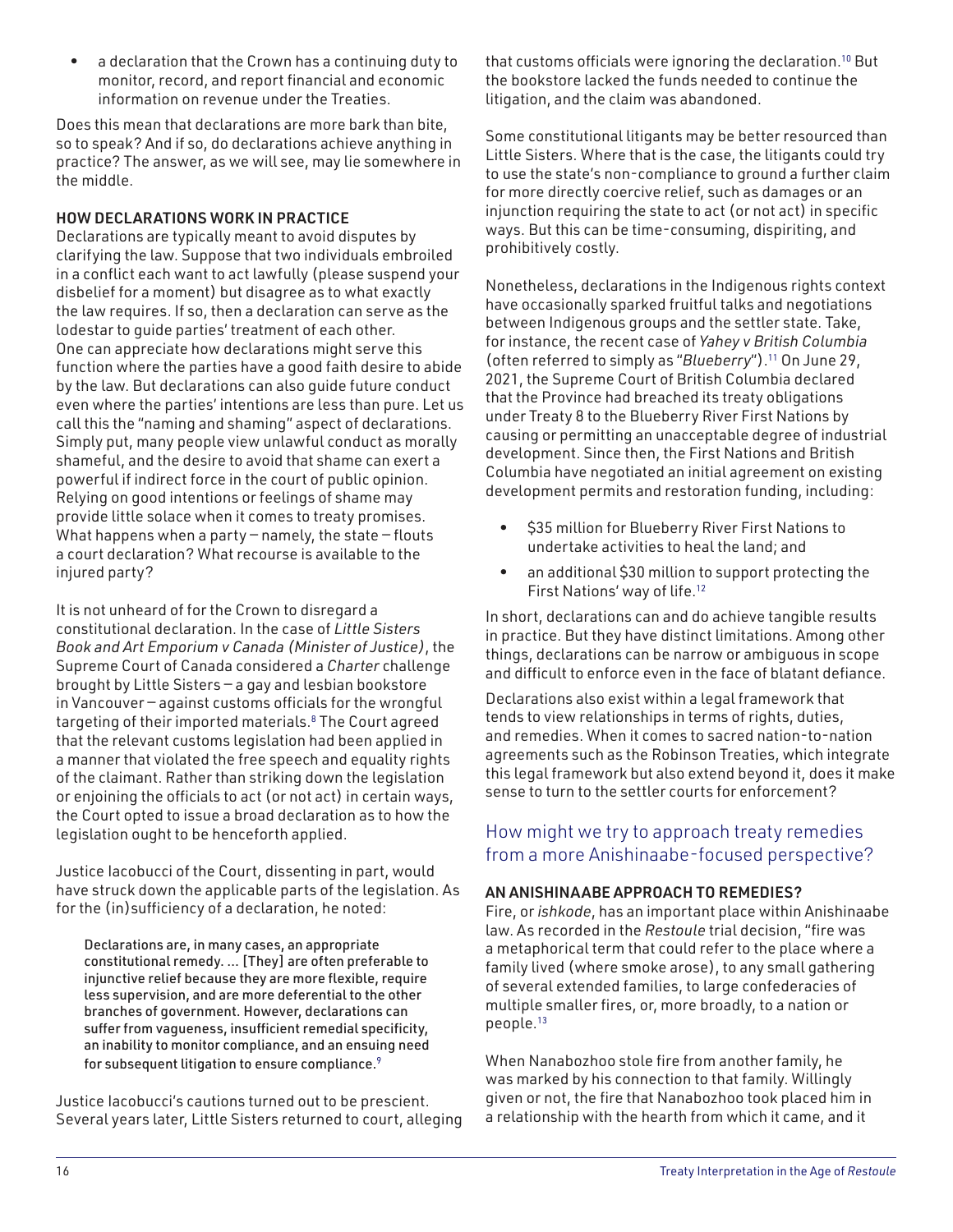changed him in the process. Anishinaabe scholar Heidi Stark describes the story of Nanabozhoo as an expression of the Anishinaabe law of treaty-making:

When a nation enters into an alliance or treaty, it retains its separate, distinct identity in the same way that the hare retains his white fur in the winter. Nonetheless, a nation is also marked or shaped by its alliances with other nations in the same way that the hare in this story is marked by the quest for fire, having brown fur in the summer. Interestingly, both fur colors help hares to adapt and blend into their changing environment.<sup>14</sup>

Related to ishkode is the concept of the gift. Within Anishinaabe law, gifts given and received between the ishkoden of different families, cultures, and nations are not merely contractual obligations or debts to be repaid. Certainly, the material exchange of benefits, such as tools, lands, or moneys, has its own immediate importance. But the greater significance lies in gifting as a rhetorical device; while gifts are material, they also serve as a metaphor for the *relationship* created and confirmed by the exchange.

Ethnohistorian Heidi Bohaker argues that when Anishinaabe leaders asked their British allies for kettles and baby clothes, they were "asking for material confirmation of the alliance's terms." <sup>15</sup>

Far from being mere land purchase agreements, then, the treaties between Anishinaabeg and British representatives involved the practice of Anishinaabe law through inviting the British Crown "into the Anishinaabe practice of governance through alliance, into a network of relationships that were grounded in the structures of Anishinaabe families."<sup>16</sup>

If the scope of the treaty relationship is so broad, then why is the scope of potential remedies, in terms of both damages and declarations, so narrow in the *Restoule* case? One possible answer comes from Anishinaabe scholar Aaron Mills, who, taking a critical view of the liberal legal tradition, contends that First Nation-Crown treaties are simply not amenable to court-ordered remedies. As Mills argues in his essay "What is a Treaty? On Contract and Mutual Aid":

[A] treaty isn't even the sort of thing capable of giving rise to a legal remedy. Treaties aren't legal instruments; they're frameworks for right relationships: the total relational means by which we orient and reorient ourselves to each other through time, to live well together and with all our relations within creation. They have a legal quality in the sense that they constrain behaviour and they are at once political, social, economic, spiritual, and ecological. They're how we constitute ourselves as communities of communities, across our difference. 17

Mills provides us with one way of approaching treaties from an Anishinaabe legal perspective. As he describes it, his aim is to avoid the "constitutional capture" that comes with the recognition of Anishinaabe law by the liberal legalism of the Canadian state. But as is the case with the law whether Anishinaabe or Canadian — there is always another story.<sup>18</sup> Indeed, while Mills criticizes other approaches, he also recognizes alternatives for defining the relationships between Anishinaabe and Canadian legal orders in the treaty context.

One alternative is to view the *Restoule* proceedings as giving form to the relational frameworks described by Bohaker and Mills. Such an approach has been suggested by John Borrows, who characterizes *Restoule* as "transsystemic litigation."<sup>19</sup> The juxtaposition of Anishinaabe law with Canadian legal proceedings in the case, both in and out of the courtroom, has been unprecedented. Among other things, the parties agreed:

- to hold the hearings not only in state courtrooms but also in several Anishinaabe communities;
- to recognize certain ceremonies, such as smudging, at the opening and closing of hearings;<sup>20</sup> and
- to engage, along with the trial judge, in Anishinaabe education on "Sweat Lodge ceremonies, Pipe ceremonies, Sacred Fire teachings, Smudge ceremonies, Eagle Staff, and Eagle Feather presentations, and Feasts" focused on *mino bimaadiziwin*, or how to lead a good life.<sup>21</sup>

This trans-systemic framework extended to the written decision of the trial judge, who invoked the Anishinaabe legal principles of kinship, reciprocity, and ishkode to understand the treaty relationship. Those principles — and the "total relational means" (to borrow Mills' phrase) for which they stand — may not be reflected in the formal legal remedies considered in the case. But they are arguably implicit in the manner by which the proceedings have been carried out to date.

Heidi Stark tells the story of the woman who married a beaver as an important source of Anishinaabe treaty law.<sup>22</sup> In this story, a young woman marries a rich being who provides for her every need. While the woman stays with her partner, her people enjoy great success in hunting beavers. Although they seem to kill many beavers, the beavers do not die but simply return home, delighted by the tobacco and clothing provided by the people.

The woman's partner and children visit the people, returning home laden with many gifts — the same kettles, plates, knives, and tobacco that are used in hunting beaver. Her entire family grows to love the people. Finally, she recognizes that she has been living in a beaver lodge all along, and that her partner and children are all beavers.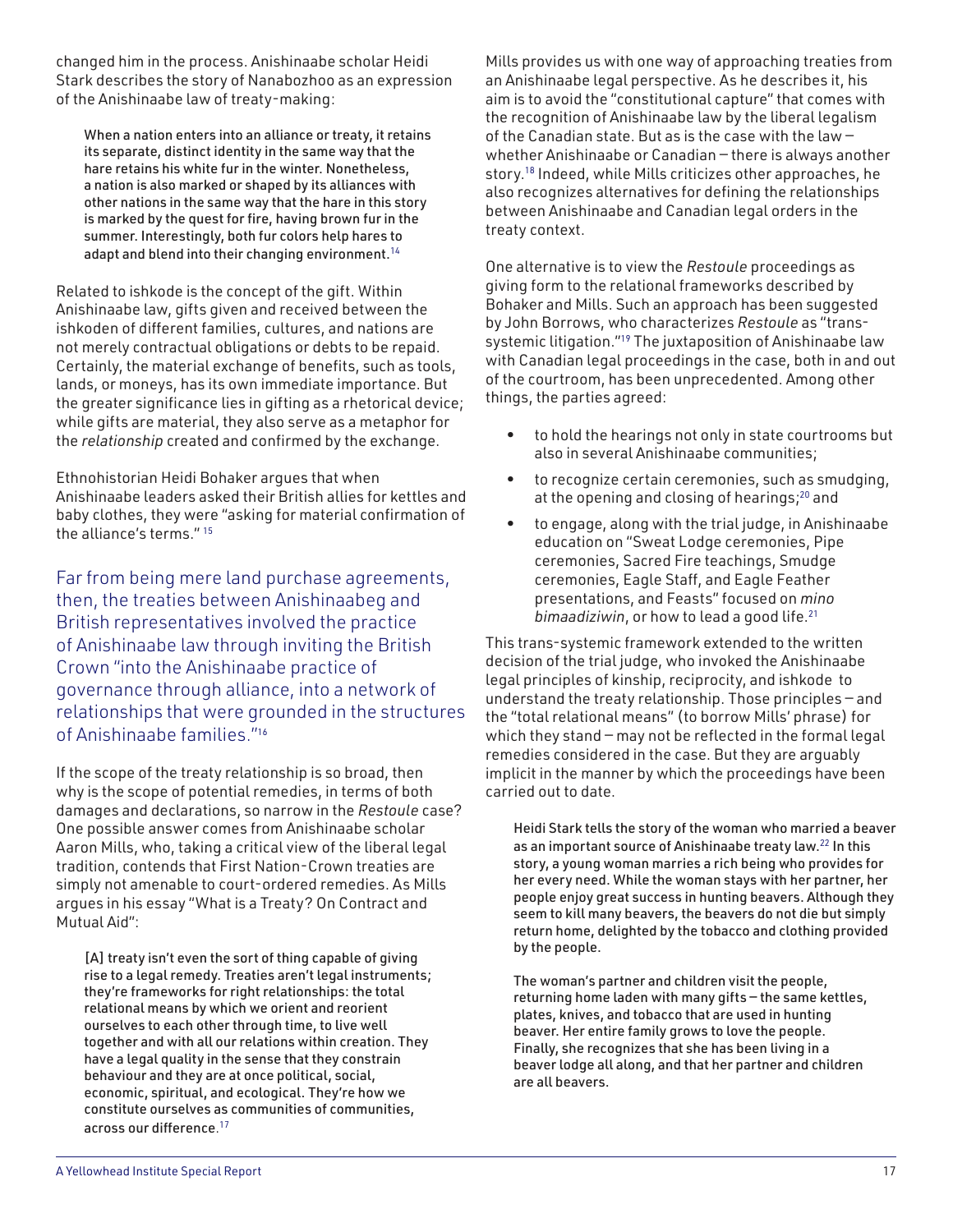After some time, the woman returns to her people and shares the wisdom she has learned — to disrespect a beaver means foregoing their gifts. To love the beavers means beavers would willingly give up their gifts, and those gifts would multiply, as would the love of the beavers who allowed themselves to be killed and reborn to give again.

Even if Mills is correct insofar as the Anishinaabe law of treaty cannot provide a substantive remedy, that does not mean that treaties between the Anishinaabe and Canada are incapable of doing so. The Treaty — like the *Restoule* litigation — is trans-systemic and must be honoured based on a meeting of the two legal orders. The Anishinaabe law treaty relationship is contingent on the Canadian people reciprocating the gift of the use of Anishinaabe land with a commensurate gift. Without that gift, the treaty does not exist at all.

The Anishinaabe law treaty-as-right-relationship is an ongoing response to, and contingent on, a Canadian law determination of what gift is sufficient to fulfill Canada's own obligations. As the trial judge recognized, "The Plaintiffs did not ask the court to apply Anishinaabe law."23 The role of Anishinaabe law precedes the *Restoule* litigation itself, and consists in asking "for material confirmation of the alliance's terms,"<sup>24</sup> an Anishinaabe legal process of confirming a right relationship. This request triggers a determination by Canada of what remedy is necessary to fulfill its treaty obligations, a matter internal to Canadian law.

There is no question on the part of the Canadian Crown as to whether a treaty exists; to deny treaty altogether would be inconsistent with the Canadian claims of sovereignty. Treaties are how the Canadian state discharges the legal duty of the honour of the Crown to reconcile preexisting Anishinaabe sovereignty with assumed Crown sovereignty.<sup>25</sup> It is a given under Canadian law that the Anishinaabe side of a treaty has already been delivered (or continues to be delivered).

The question remaining under Canadian law is what sort of gift is sufficient for the treaty to exist. Canadian law cannot provide Anishinaabe relationality as a remedy — but what it can do is decide what remedy will reciprocate the Anishinaabe's treaty gift.

*Restoule* is Canada considering its own treaty promise, and whatever remedy results is a matter internal to Canadian law. The Court is tasked with quantifying the appropriate gift to vindicate Canada's promise and affirm the treaty relationship. That determination is a prerequisite to engaging with Mills' conception of Anishinaabe treaty law as a framework for right relationship.

However, Anishinaabe law is also relevant in the Canadian law process. Canadian law requires taking "the Indigenous perspective" into account when determining the rights and obligations flowing from treaties.<sup>26</sup> Anishinaabe law will therefore inform the interpretation of Canada's internal legal view of its obligations. Canadian law requires this inquiry into Anishinaabe law and politics to determine the Treaty partners' common intention and Canada's resulting treaty obligations.

The trans-systemic nature of the treaty is what makes the remedy provided more than money and more than a contractual relationship. As discussed above, Canadian law alone can only provide a quantitative, procedural or declaratory remedy — but as treaty partners, Canadians are marked by *ishkode*. They cannot take without repaying their debt according to Canadian law and cannot repay that debt without incurring Anishinaabe law obligations to keep a right relationship with Anishinaabe people. Like the woman who married a beaver, they can wake up and realize they are always already in a relationship with the Anishinaabeg and that their material treaty obligations under Canadian law are only the beginning of what treaty requires.

#### CONCLUSION

Looked at from one angle, *Restoule* falls squarely within the Canadian legal framework of rights, duties, and remedies, with the claimants seeking both damages and declaratory relief. Yet the case, as an instance of trans-systemic litigation, may extend beyond these rigid (albeit powerful) categories. If so, then the remedies available under Canadian law — notwithstanding their shortcomings — could act as material confirmation of the terms of the alliance. They may serve as a reminder that all parties, including the settler courts, must orient and reorient themselves within the framework of the Treaties.

Whether through friendship or trickery, Canada has taken Anishinaabe fire, and has been marked in the process.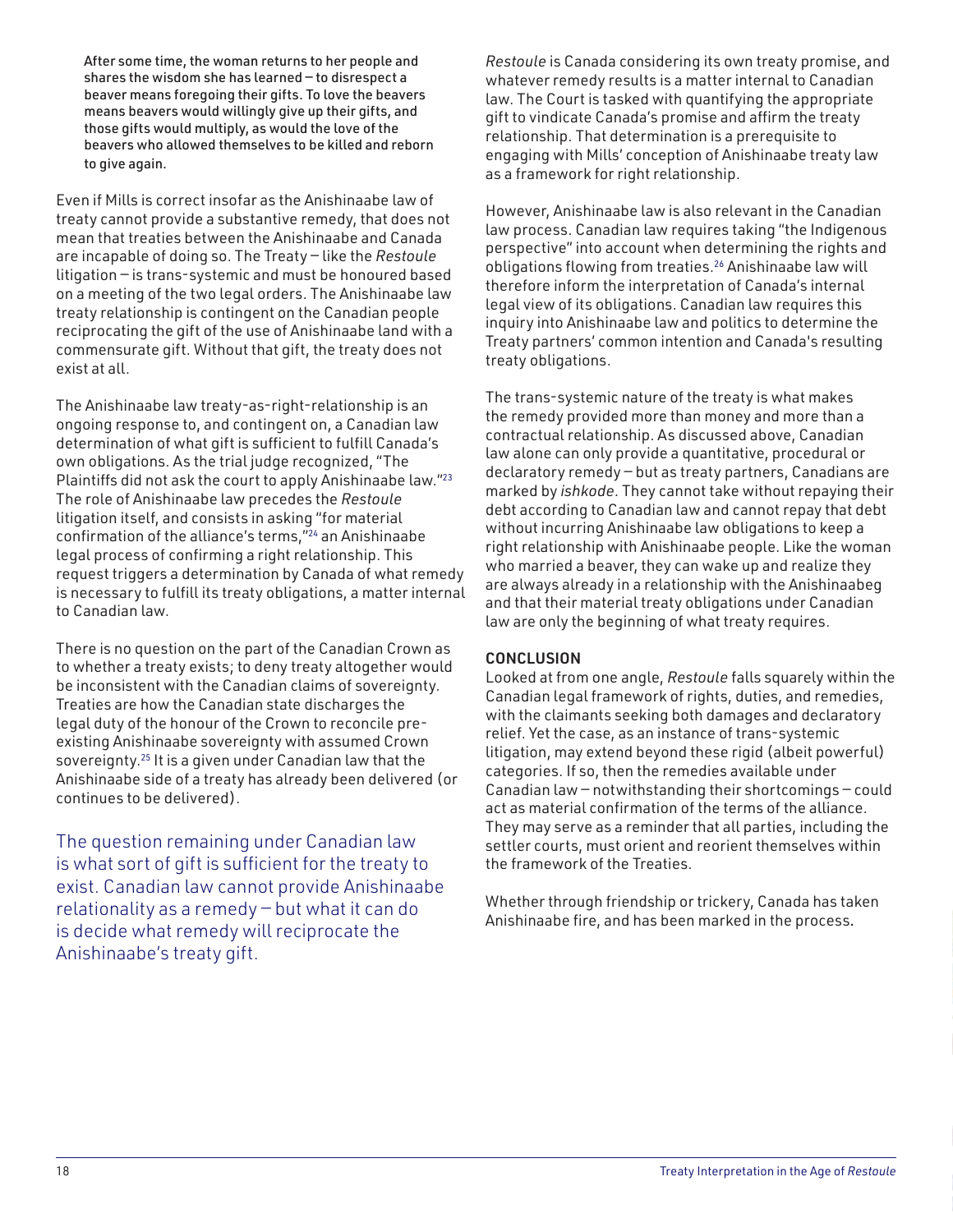It is a change that has come from the hard work of the Anishinaabe leaders, elders, and people who were willing to confront the court with their true history and insist that it be heard. While its immediate effect will be fiscal, *Restoule's* deeper effect will be in changing the law's understanding of what treaties really are.  $\boldsymbol{\Pi}$ 

Of course, each treaty and each Indigenous Nation has its own history and relationship with the Crown. But perhaps this case represents the beginning of a change. If we all commit to building on that good work, it may even embody what the treaty relationship in Canada has needed for many years: A hopeful, honest re-interpretation.

- ROBERT JANES, Q.C.

A A Yellowhead Institute Special Report 1998 September 1998 September 1998 September 1998 Special Report 1998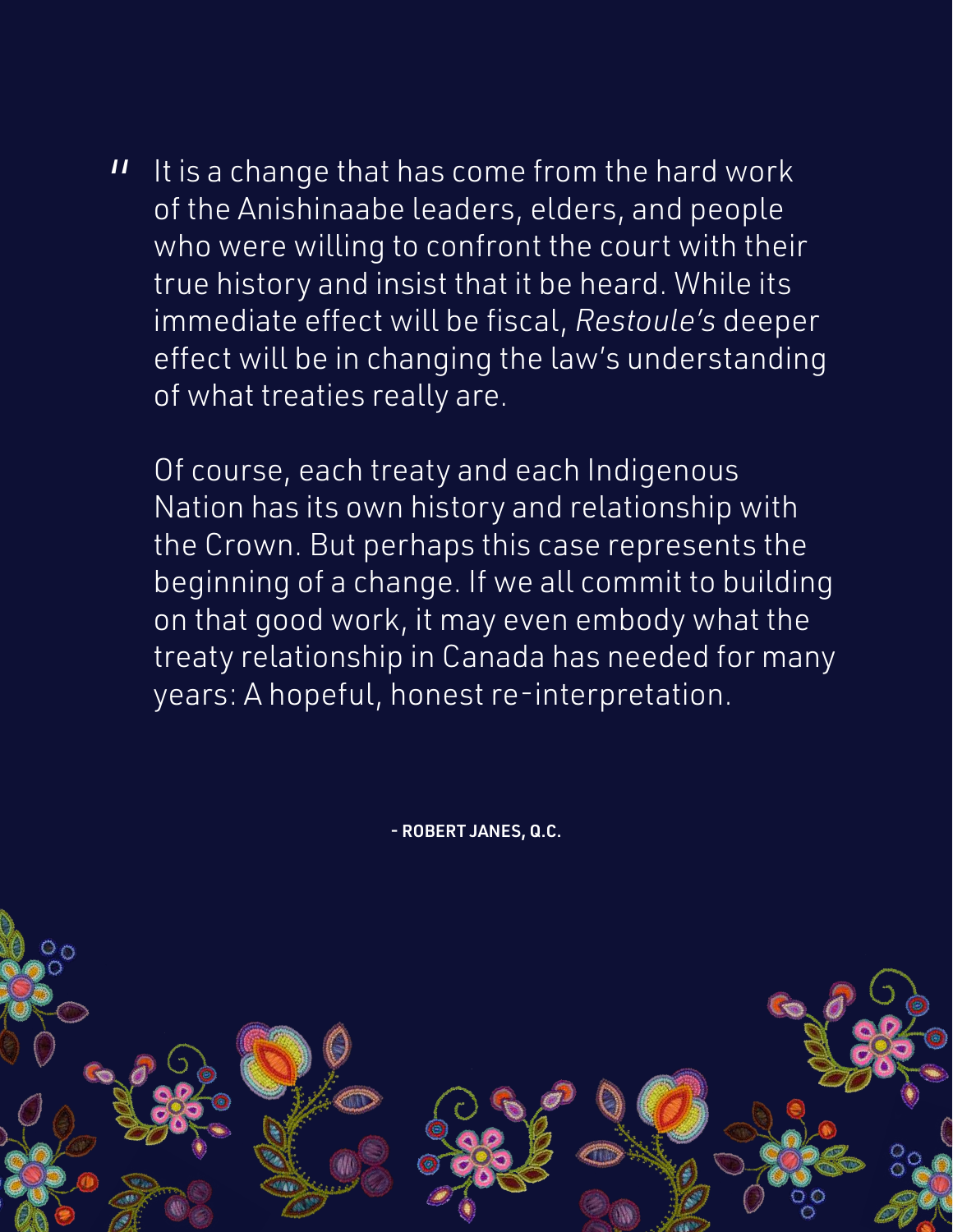## An Honest Court by Robert Janes, Q.C.

*Restoule* marks a watershed moment for Canada. A court has finally been honest about what the treaty relationship was meant to be: A pact between peoples built on the hope of sharing and benefiting from the land without giving up who they were. It was a pact rooted in the belief that the newcomers could be trusted to be honourable as the world changed.

The treaty relationship in Canada has been fraught. In most of Canada, colonial society and institutions (including the judiciary) view the treaties as the moral and legal foundation for the dominant political, economic, and legal structures. The subjugation of Indigenous peoples and their lands and resources to the insatiable appetites of Canadian society is justified by the view that the treaties embody Indigenous consent to that state of affairs. In this view, the Crown procured the Indigenous peoples' cession of vast tracts of lands for promises of ever-declining annuities, transitory harvesting rights, and a scattering of reserve land representing a tiny fraction of the Indigenous peoples' territories.

Even when Canada tells itself that story, it recognizes that these promises were not kept or were kept in an ungenerous or miserly manner unbefitting the honour of the Crown. Reserve lands were set aside slowly and in smaller quantities than promised. Reserves were compromised to open mines or develop hydroelectricity with little thought given to the needs of Indigenous peoples. Harvesting rights were denied, or if they were recognized, they were later compromised as logging, settlement, and mining consumed the landscape. Promises of agricultural support — largely hollow in the boreal forests of the Canadian Shield — were not upheld. Promised relief and medical care were not provided or were provided too late. Education, rather than enriching Indigenous peoples keen to learn, was used as a tool to destroy culture and rend families. The history of the treaties — even as the Crown understood them — is a history of broken promises.

The colonial perspective on the great treaty-making process that stretched back to the Treaty of Niagara and continued into the twentieth century is flawed from its very foundations. One only needs to read the notes taken by government officials and the reports of negotiators like Alexander Morris to know that there is something wrong with this picture. The cold, harsh words of cession, submission, and consent contained in the treaty documents prepared by the Crown cannot be reconciled with the spoken words of generosity, benevolence, and brotherhood spoken at the great treaty councils. As Morris spoke to the Chiefs at the Treaty Six Treaty Council, he described his vision of the treaty relationship:

I see gardens growing and houses building; I see them receiving money from the Queen's Commissioners to purchase clothing for their children; at the same time I see them enjoying their hunting and fishing as before, I see them retaining their old mode of living with the Queen's gift in addition.<sup>27</sup>

This contrast is even sharper when we listen to and respect the knowledge of the Indigenous peoples whose vision and understanding of the treaty is radically different from the legal fictions on which Canada has rested. Far from a story of submission and cession, Indigenous peoples tell a history of sharing, respect, and autonomy.

The Indigenous history — passed down through families and Nations — is one of hope and partnership where the Indigenous peoples of the land would partner with the newcomers to make everyone better off.

Indigenous peoples were not blindly giving up their lands for others to exploit and grow wealthy from. Indigenous peoples were not giving up millennia of autonomy to submit to a foreign sovereign. They were not giving up the resources and lands that made them rich and sustained their families, societies, and cultures for as long as they could know. Theirs is a history of generosity and partnership. This history makes the Crown's many breaches of faith with Indigenous peoples all the more bitter. Not only did Canada betray the words of the treaties as written: Canada abandoned the promises and the hope of everyone being better off.

But in *Restoule* we see a change. We saw the court recognizing that Anishinaabe ceremony and protocol are as important as the ceremonies of the Queen's courts. We saw the court hearing the testimony of the elders about the meaning of the treaties. We saw the court recognizing the legitimacy of the Anishinaabe perspective on the treaty's meaning and truly incorporating this into the legal interpretation of the treaty.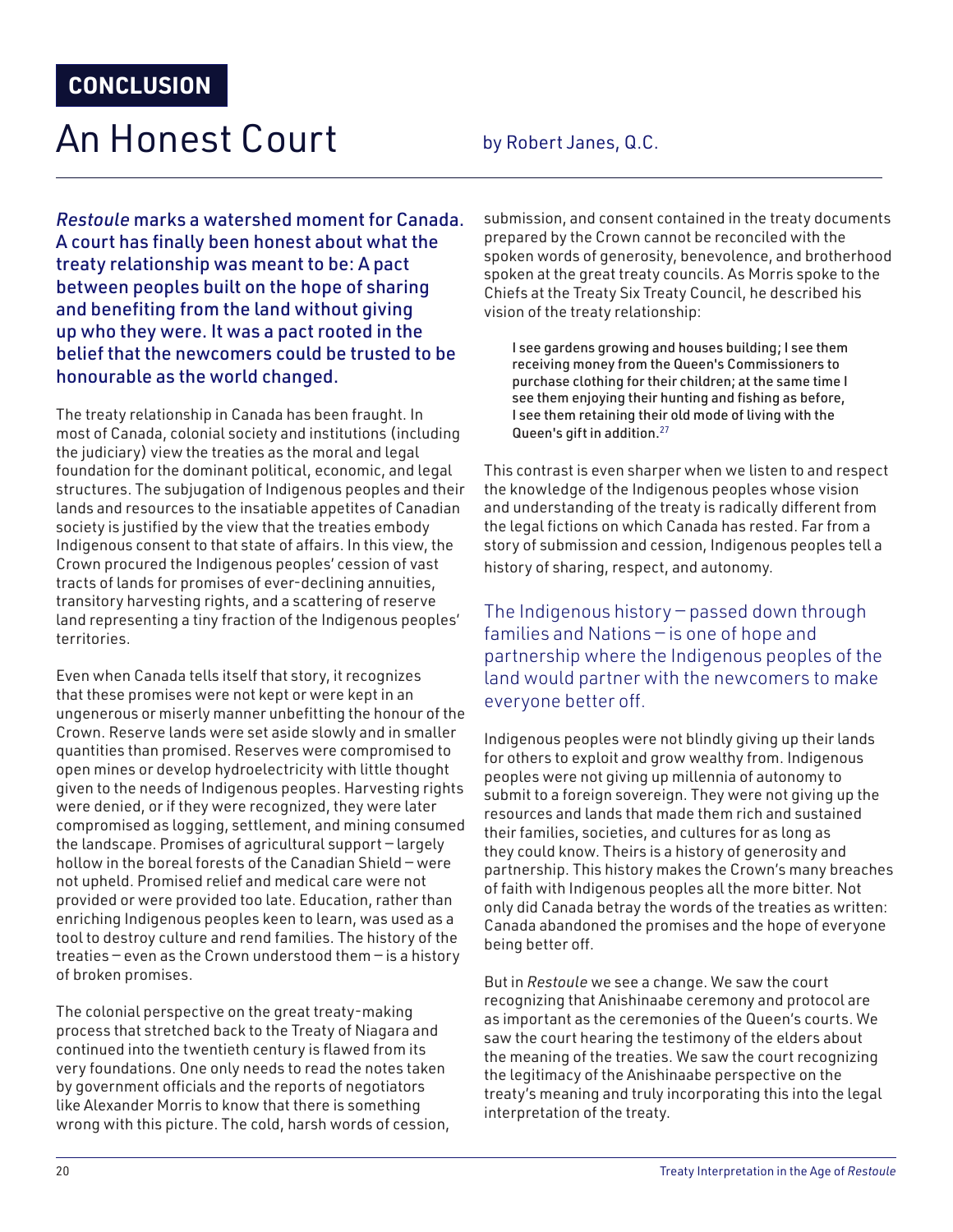#### WHAT IS THIS CHANGE?

It is the change from a colonial vision of treaties as mere instruments designed to sweep away millennia of Indigenous occupation to something of a shared vision of treaties meant to maintain Indigenous culture, society, and autonomy on their own lands. This vision would have Indigenous peoples and newcomers sharing the wealth of the land rather than concentrating wealth in the hands of the few.

It is a change that has come from the hard work of the Anishinaabe leaders, elders, and people who were willing to confront the court with their true history and insist that it be heard. While its immediate effect will be fiscal, *Restoule's* deeper effect will be in changing the law's understanding of what treaties really are.

Of course, each treaty and each Indigenous Nation has its own history and relationship with the Crown. But perhaps this case represents the beginning of a change. If we all commit to building on that good work, it may even embody what the treaty relationship in Canada has needed for many years: A hopeful, honest re-interpretation.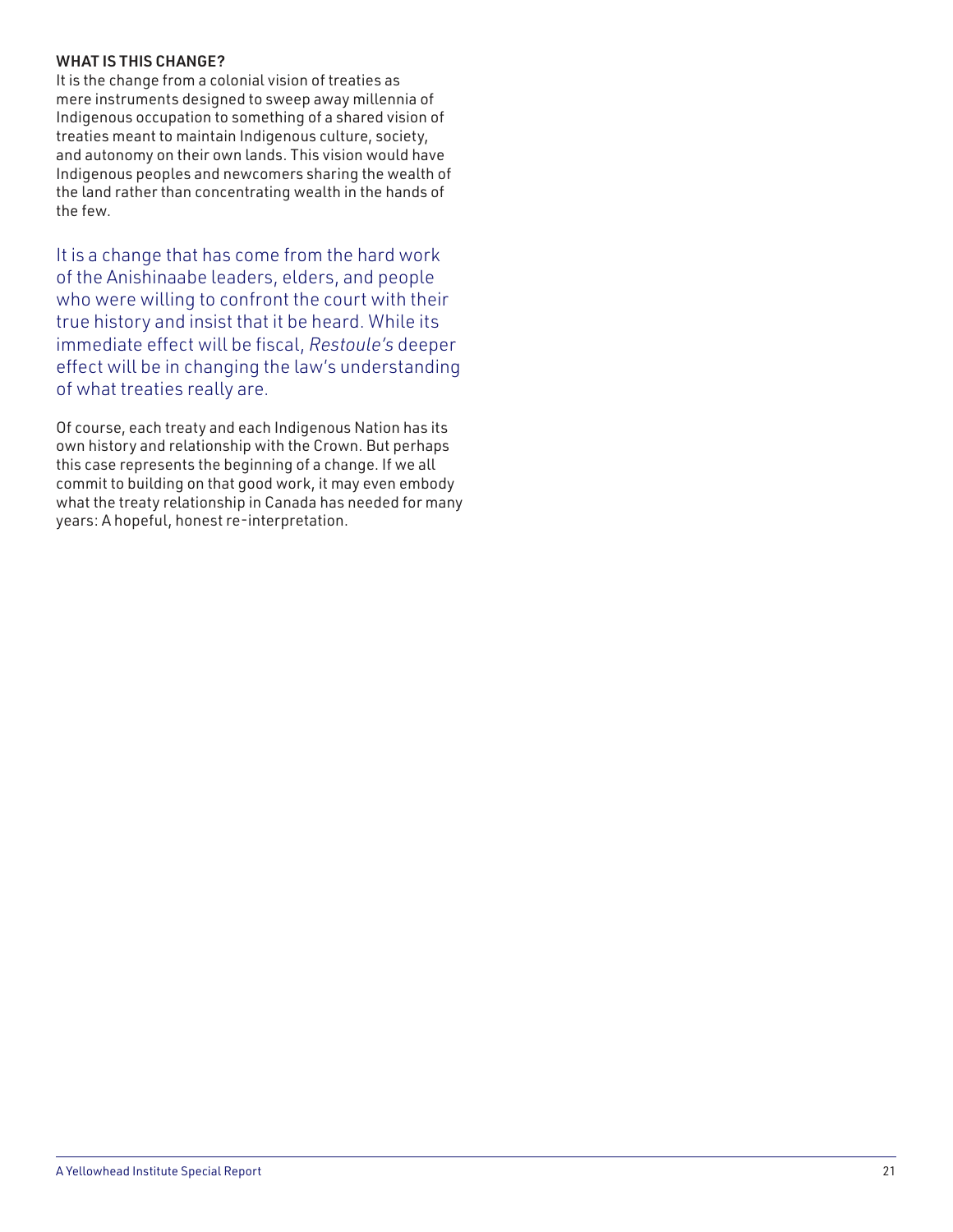### **ENDNOTES**

<sup>1</sup>*Restoule v. Canada (Attorney General)*, 2018 ONSC 7701, at para 78.

2 These are part of the decision at the Superior Court of Justice, *Restoule v. Canada (Attorney General)*, 2018 ONSC 7701, at paras 288 to 292.

3 *Ibid*, at para 560.

4 *Ibid*, at paras 3 and 534.

5 This telling comes from Heidi Kiiwetinepinesiik Stark's account in "Marked by Fire: Anishinaabe Articulations of Nationhood in Treaty Making with the United States and Canada" (2012) 36:2 American Indian Quarterly 119.

<sup>6</sup>Or as the Court phrased it: "the Crown is obligated to increase, and the First Nation Treaty Parties have a collective treaty right to have increased, from time to time, the promised annuity payment … if net Crown resourcebased revenues from the Treaty territory permit the Crown to do so without incurring loss": *Restoule v Canada (Attorney General),* 2021 ONCA 779 at Appendix A: Amended Stage One Judgments (Court of Appeal for Ontario).

<sup>7</sup> *Henley Capital Corporation v Cable Atlantic Inc,* 2006 CanLII 23250 at para 3 (Court of Appeal for Ontario).

8 *Little Sisters Book and Art Emporium v Canada (Minister of Justice)*, 2000 SCC 69.

9 *Ibid* at para 258.

<sup>10</sup> See *Little Sisters Book and Art Emporium v Canada (Commissioner of Customs and Revenue)*, 2007 SCC 2.

<sup>11</sup>*Yahey v British Columbia,* 2021 BCSC 1287.

<sup>12</sup> British Columbia Ministry of Indigenous Relations and Reconciliation, News Release, "B.C., Blueberry River First Nations reach agreement on existing permits, restoration funding" (7 October 2021), online: <news.gov. bc.ca/releases/2021IRR0063-001940>.

<sup>13</sup> *Restoule v Canada (Attorney General), 2018 ONSC 7701* at para 22 [*Restoule #2*].

<sup>14</sup> Heidi Kiiwetinepinesiik Stark, "Marked by Fire", *supra* note 1 at 122.

<sup>15</sup> Bohaker, *supra* note 1 at 101.

<sup>16</sup> *Ibid*.

<sup>17</sup> Aaron Mills, "What is a Treaty? On Contract and Mutual Aid" in *The Right Relationship: Reimagining the Implementation of Historical Treaties* 208 at 225.

18 As Borrows often reiterates: "beware the danger of a single story."

<sup>19</sup> John Borrows, "Lecture on Anishinaabe Constitutional Law" delivered at the University of Victoria, 2019.

<sup>20</sup>*Restoule v Canada (Attorney General), 2018 ONSC 114* at para 9.

<sup>21</sup>*Restoule #1*, *supra* note 9 at para 610.

<sup>22</sup> Heidi Stark, "Respect, Responsibility, and Renewal: The Foundations of Anishinaabe Treaty Making with the United States and Canada" (2010) 34:2 American Indian Culture and Research Journal 145–164 at 145–146. This version of the story originates with an Anishinaabe named kagige pinasi, who relayed it to an anthropologist in 1904.

<sup>23</sup>*Restoule v. Canada (Attorney General), 2018 ONSC 770*1 at para 13.

<sup>24</sup> Bohaker, Doodem and Council Fire, 101.

<sup>25</sup> *Restoule v. Canada (Attorney General), 2018 ONSC 114, supra* note 16 at paras 476–481.

<sup>26</sup> *Restoule v. Canada (Attorney General), 2018 ONSC 7701* at para 13.

<sup>27</sup>Alexander Morris, *The Treaties of Canada with the Indians* (Toronto: Prospero Books, 2000) at 231.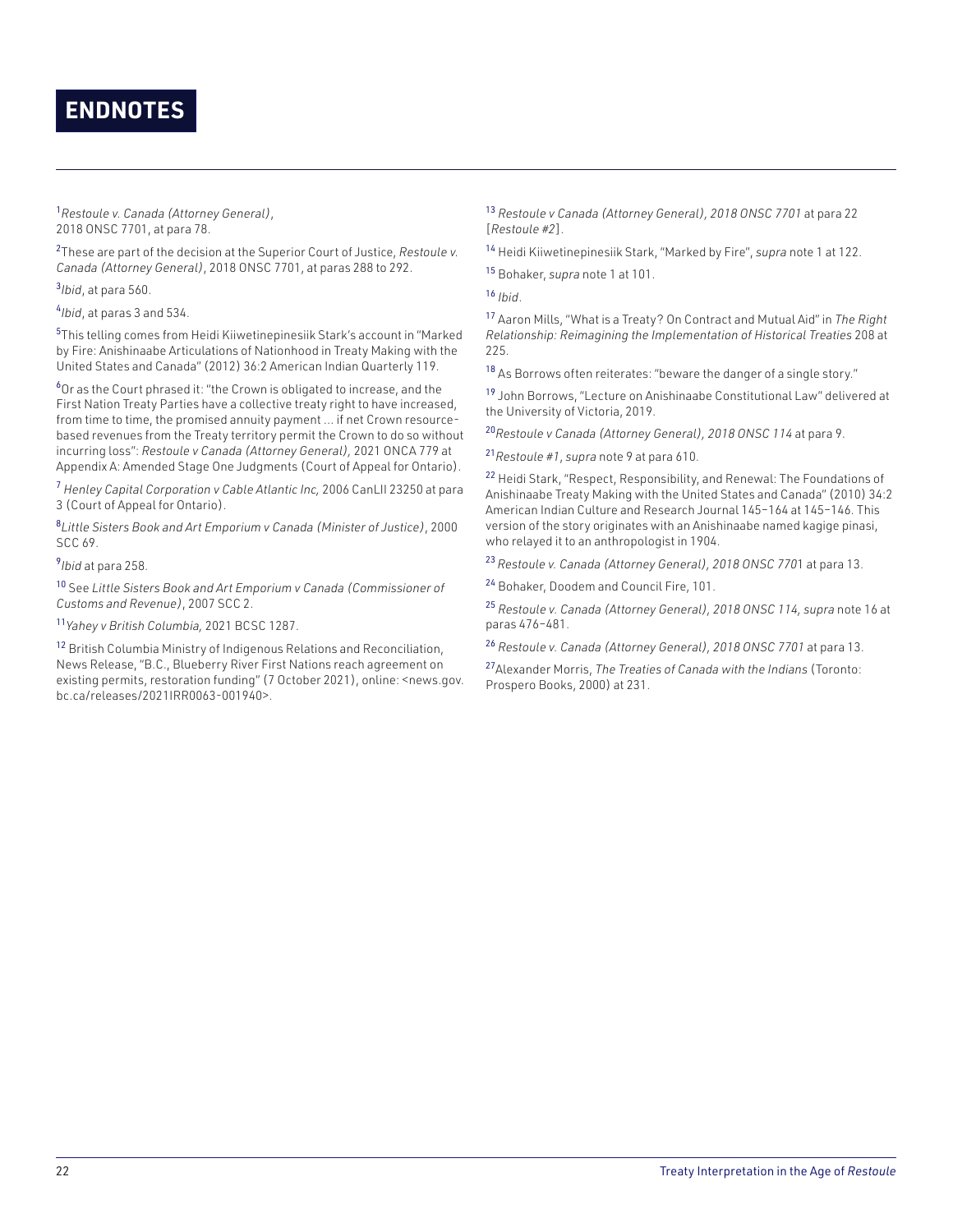### **AUTHORS**

CHRISTINA GRAY is Ts'msyen and Dene, a Research Fellow at the Yellowhead Institute and an Associate at JFK Law. She is passionate about Indigenous law, advocacy, and being on the land as much as possible.

HAYDEN KING is Anishinaabe from Beausoleil First Nation on Gchi'mnissing. Hayden is the executive director of Yellowhead Institute at Toronto Metropolitan University and has taught at McMaster and Carleton Universities as well as the First Nations Technical Institute, held senior fellowships at Massey College and the Conference Board of Canada, and served in advisory roles to provincial and tribal governments and Inuit organizations. His writing, analysis and commentary on Indigenous politics and policy is published widely.

RACHEL ARSENAULT is an Indigenous Kwe (Ojibwe and Odawa) from Wiikwemkoong Unceded First Nation on Manitoulin Island in Ontario. She holds a Master's degree with a specialty in Indigenous Relations within global contexts and focused her thesis research on the First Nations water crisis and how it is impacting communities in Ontario, Canada. Her dynamic professional background includes her work in support of the Decolonizing Water Partnership Project (based out of the University of Ottawa), from which she gained extensive experience and expanded her binational networks. Rachel is currently pursuing her Ph.D. in the Faculty of Environmental Studies program at York University in Toronto, Ontario.

TEJAS BAHAAR VIRDI MADHUR lives on x<sup>w</sup>meOek<sup>w</sup> y'em (Musqueam), Skwxwú7mesh (Squamish) and selil'ilweta (Tsleil-Waututh) territory. She works as an associate lawyer at JFK Law.

**BLAIR FELTMATE** is a settler Canadian living on the unceded and present territory of the Musqueam, Squamish, and Tsleil-Waututh. Blair was born and raised out west, but his family has their roots in northwestern Ontario on the traditional territory of the Anishinaabe and Métis people of Treaty 3 and Treaty 3 Adhesion. Blair is an associate lawyer with JFK Law.

BRIANNA MCCANN is a member of the Madawaska Maliseet First Nation in New Brunswick. She grew up in Muskoka, Ontario (Williams Treaties territory), and now resides on the Lekwungen peoples' traditional and ancestral territory. She is an articling student at JFK Law.

DAVID TAYLOR GILL is a doctoral student in law at the University of Victoria. He is Cree with family from Norway House in northern Manitoba. He lives with 11 chickens, two cats, a human partner, and a baby.

KAELAN UNRAU is an associate lawyer at JFK Law in Vancouver. He is of Irish, French, and Mennonite descent but grew up in Calgary within the traditional territories of the Niitsitapi (Blackfoot Confederacy), Tsuut'ina, and Stoney Nakoda. He lives with one cat, about a dozen houseplants, one human partner, and way too many books to count.

ROBERT JANES, Q.C., is a partner at JFK Law LLP. Mr. Janes is a litigator with extensive experience in Aboriginal law. Recognized by Lexpert for many years as a leading lawyer in Aboriginal law, he has appeared at all levels of court in British Columbia, Ontario, and Alberta acting for Aboriginal people. He has also appeared many times at the Supreme Court of Canada, the Federal Court, and the Federal Court of Appeal. In addition to his litigation work, Mr. Janes advises nations involved in the BC Treaty Process.